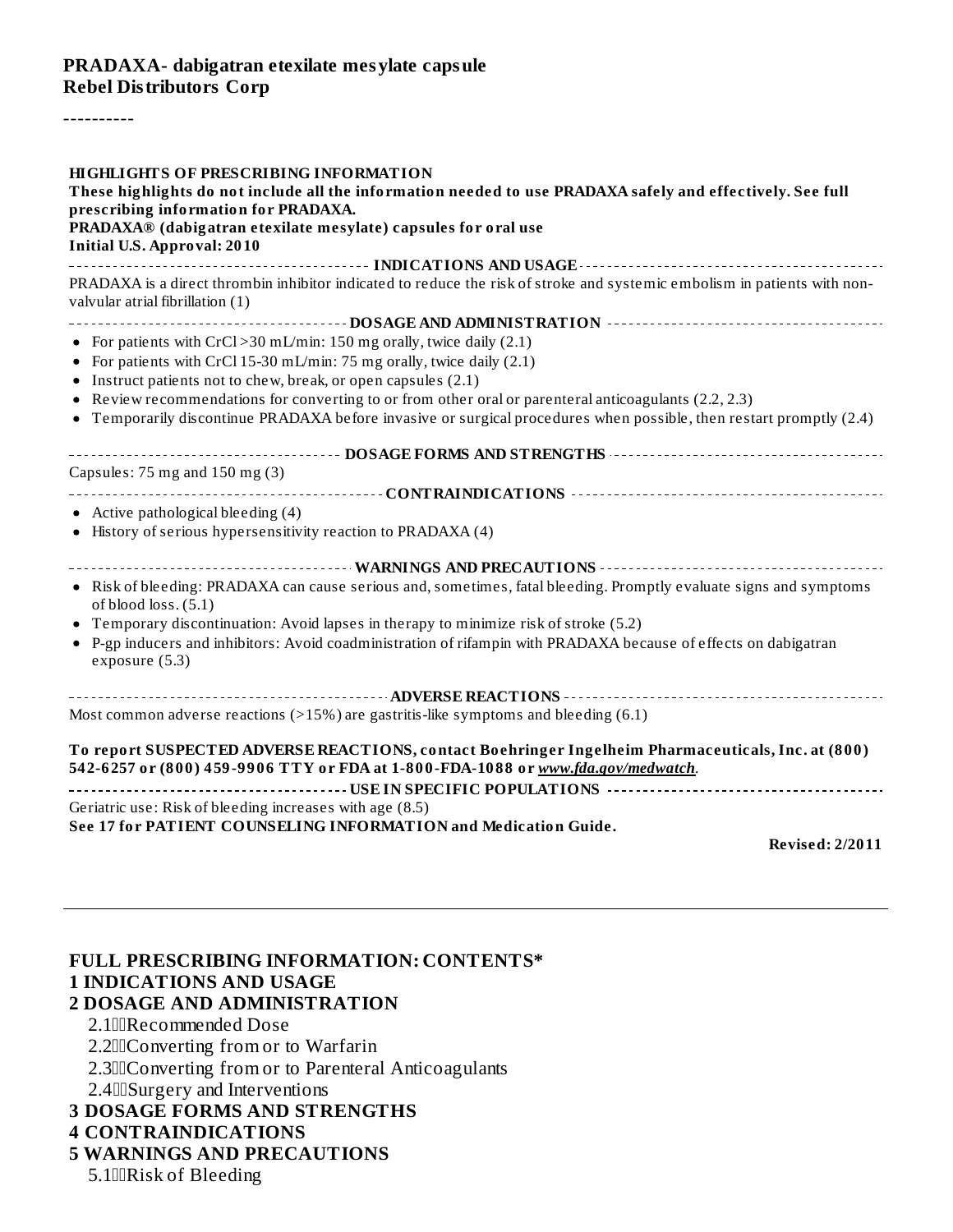5.2Temporary Discontinuation of PRADAXA 5.3Effect of P-gp Inducers and Inhibitors on Dabigatran Exposure **6 ADVERSE REACTIONS** 6.1Clinical Trials Experience **7 DRUG INTERACTIONS 8 USE IN SPECIFIC POPULATIONS** 8.1 Pregnancy 8.2 Labor and Delivery 8.3 Nursing Mothers 8.4 Pediatric Use 8.5 Geriatric Use 8.6IIRenal Impairment **10 OVERDOSAGE 11 DESCRIPTION 12 CLINICAL PHARMACOLOGY** 12.1 Mechanism of Action 12.2 Pharmacodynamics 12.3 Pharmacokinetics **13 NONCLINICAL TOXICOLOGY** 13.1 Carcinogenesis, Mutagenesis, Impairment of Fertility **14 CLINICAL STUDIES 16 HOW SUPPLIED/STORAGE AND HANDLING 17 PATIENT COUNSELING INFORMATION** 17.1Instructions for Patients 17.2Bleeding 17.3Gastrointestinal Adverse Reactions 17.4IIIInvasive or Surgical Procedures 17.500 Concomitant Medications

\* Sections or subsections omitted from the full prescribing information are not listed.

### **FULL PRESCRIBING INFORMATION**

#### **1 INDICATIONS AND USAGE**

PRADAXA is indicated to reduce the risk of stroke and systemic embolism in patients with non-valvular atrial fibrillation.

#### **2 DOSAGE AND ADMINISTRATION**

#### **2.1Recommended Dos e**

For patients with creatinine clearance (CrCl) >30 mL/min, the recommended dose of PRADAXA is 150 mg taken orally, twice daily, with or without food. For patients with CrCl 15-30 mL/min, the recommended dose is 75 mg twice daily *[see Use in Specific Populations (8.6) and Clinical Pharmacology (12.3)]*. Dosing recommendations for patients with a CrCL <15 mL/min or on dialysis cannot be provided.

Instruct patients to swallow the capsules whole. Breaking, chewing, or emptying the contents of the capsule can result in increased exposure *[see Clinical Pharmacology (12.3)]*.

If a dose of PRADAXA is not taken at the scheduled time, the dose should be taken as soon as possible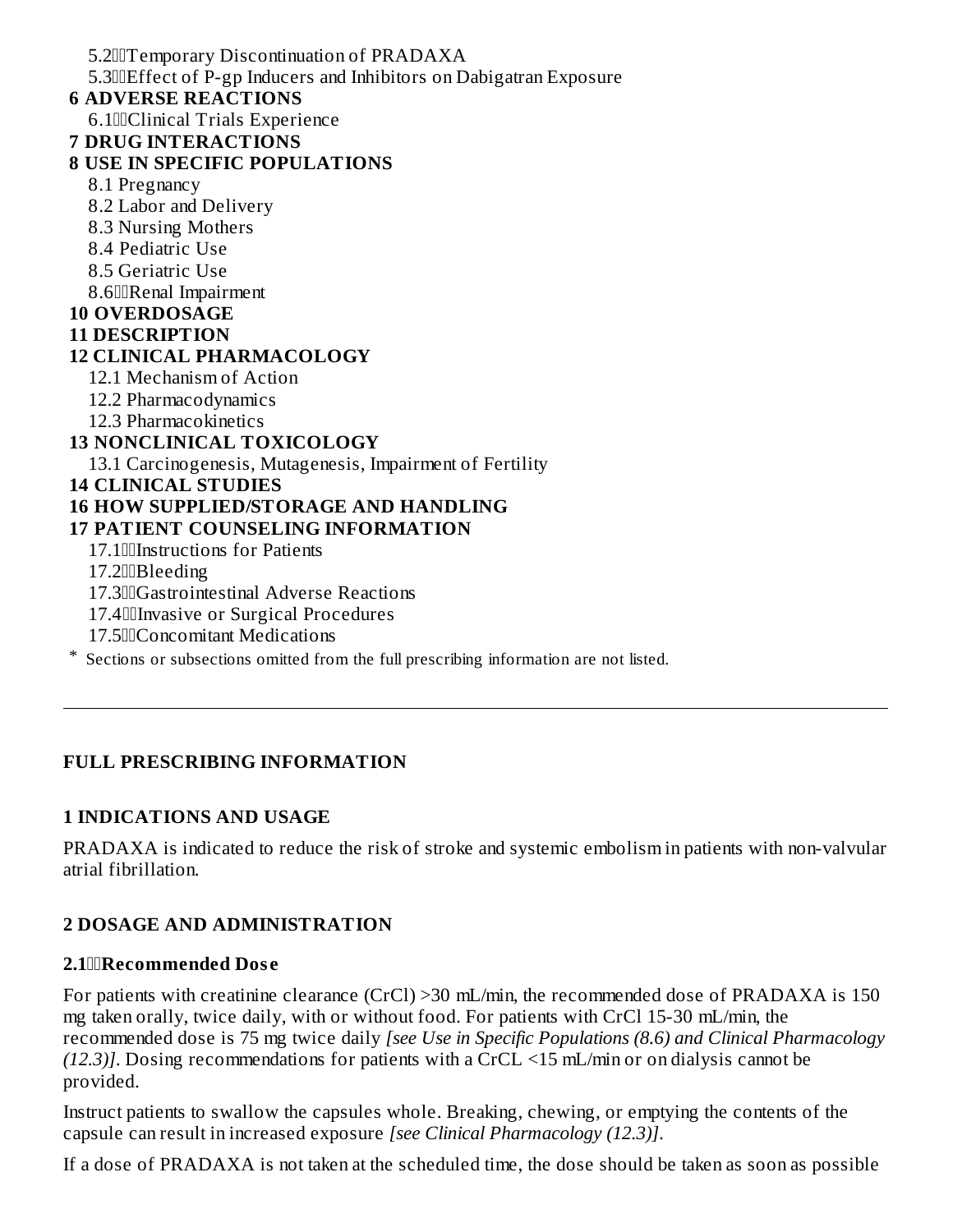on the same day; the missed dose should be skipped if it cannot be taken at least 6 hours before the next scheduled dose. The dose of PRADAXA should not be doubled to make up for a missed dose.

#### **2.2Converting from or to Warfarin**

When converting patients from warfarin therapy to PRADAXA, discontinue warfarin and start PRADAXA when the international normalized ratio (INR) is below 2.0.

When converting from PRADAXA to warfarin, adjust the starting time of warfarin based on creatinine clearance as follows:

- For CrCl > 50 mL/min, start warfarin 3 days before discontinuing PRADAXA.
- For CrCl 31-50 mL/min, start warfarin 2 days before discontinuing PRADAXA.
- For CrCl 15-30 mL/min, start warfarin 1 day before discontinuing PRADAXA.
- For CrCl <15 mL/min, no recommendations can be made.

Because PRADAXA can contribute to an elevated INR, the INR will better reflect warfarin's effect after PRADAXA has been stopped for at least 2 days.

#### **2.3Converting from or to Parenteral Anticoagulants**

For patients currently receiving a parenteral anticoagulant, start PRADAXA 0 to 2 hours before the time that the next dose of the parenteral drug was to have been administered or at the time of discontinuation of a continuously administered parenteral drug (e.g., intravenous unfractionated heparin).

For patients currently taking PRADAXA, wait 12 hours (CrCl ≥30 mL/min) or 24 hours (CrCl <30 mL/min) after the last dose of PRADAXA before initiating treatment with a parenteral anticoagulant *[see Clinical Pharmacology (12.3)]*.

#### **2.4Surgery and Interventions**

If possible, discontinue PRADAXA 1 to 2 days (CrCl  $\geq$ 50 mL/min) or 3 to 5 days (CrCl <50 mL/min) before invasive or surgical procedures because of the increased risk of bleeding. Consider longer times for patients undergoing major surgery, spinal puncture, or placement of a spinal or epidural catheter or port, in whom complete hemostasis may be required *[see Use in Specific Populations (8.6) and Clinical Pharmacology (12.3)]*.

If surgery cannot be delayed, there is an increased risk of bleeding *[see Warnings and Precautions (5.1)]*. This risk of bleeding should be weighed against the urgency of intervention *[see Warnings and Precautions (5.2)]*. Bleeding risk can be assessed by the ecarin clotting time (ECT). This test is a better marker of the anticoagulant activity of dabigatran than activated partial thromboplastin time (aPTT), prothrombin time (PT)/INR, or thrombin time (TT). If ECT is not available, the aPTT test provides an approximation of PRADAXA's anticoagulant activity *[see Clinical Pharmacology (12.2)]*.

## **3 DOSAGE FORMS AND STRENGTHS**

Capsules with a light blue opaque cap imprinted in black with the Boehringer Ingelheim company symbol and a cream-colored opaque body imprinted in black with "R150" (150 mg) or "R75" (75 mg).

### **4 CONTRAINDICATIONS**

PRADAXA is contraindicated in patients with:

- Active pathological bleeding *[see Warnings and Precautions (5.1) and Adverse Reactions (6.1)]*.
- History of a serious hypersensitivity reaction to PRADAXA (e.g., anaphylactic reaction or anaphylactic shock) *[see Adverse Reactions (6.1)]*.

### **5 WARNINGS AND PRECAUTIONS**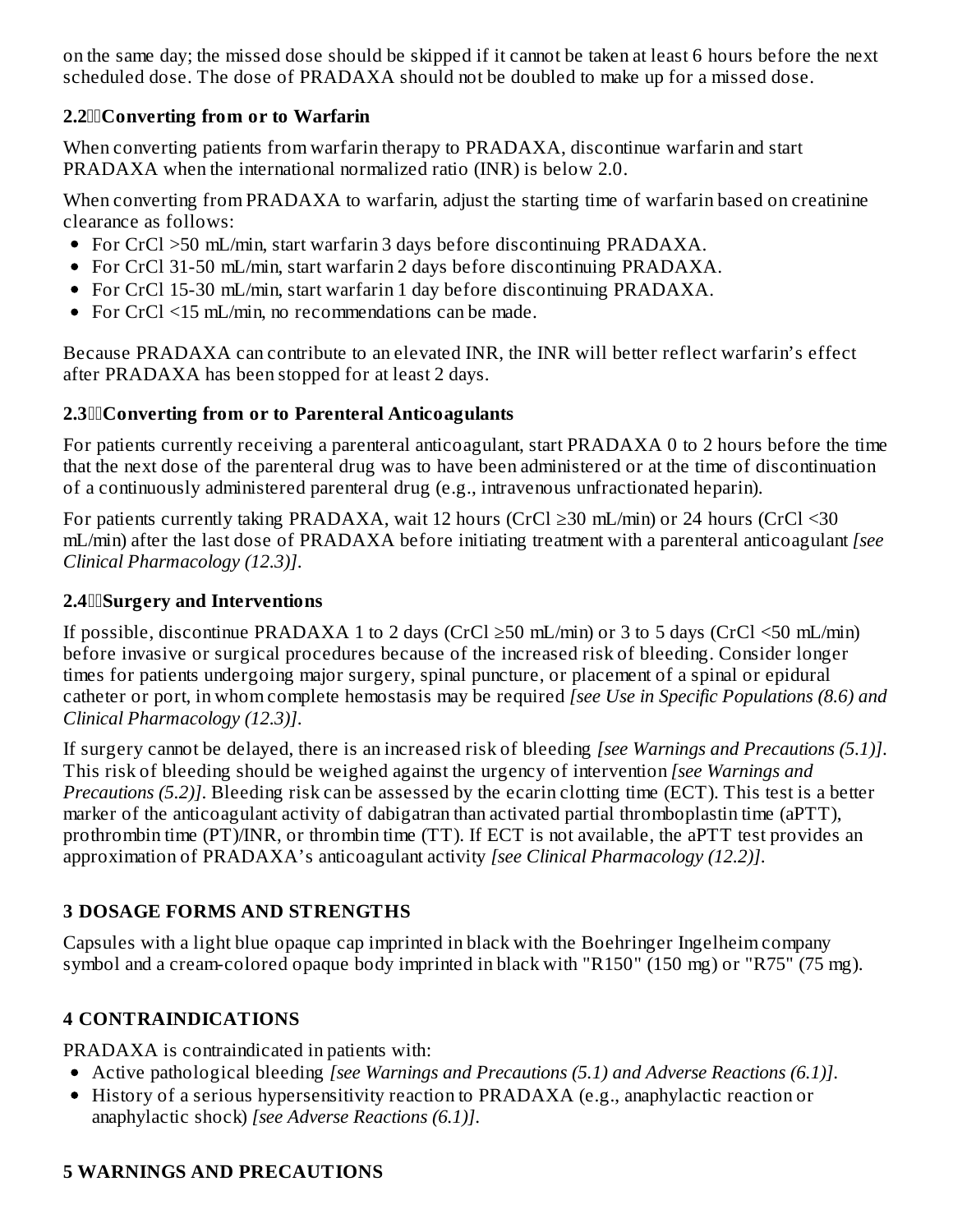#### **5.1Risk of Bleeding**

PRADAXA increases the risk of bleeding and can cause significant and, sometimes, fatal bleeding. Risk factors for bleeding include the use of drugs that increase the risk of bleeding in general (e.g., antiplatelet agents, heparin, fibrinolytic therapy, and chronic use of NSAIDs) and labor and delivery. Promptly evaluate any signs or symptoms of blood loss (e.g., a drop in hemoglobin and/or hematocrit or hypotension). Discontinue PRADAXA in patients with active pathological bleeding.

In the RE-LY (Randomized Evaluation of Long-term Anticoagulant Therapy) study, a life-threatening bleed (bleeding that met one or more of the following criteria: fatal, symptomatic intracranial, reduction in hemoglobin of at least 5 grams per deciliter, transfusion of at least 4 units of blood, associated with hypotension requiring the use of intravenous inotropic agents, or necessitating surgical intervention) occurred at an annualized rate of 1.5% and 1.8% for PRADAXA 150 mg and warfarin, respectively *[see Adverse Reactions (6.1)]*.

#### **5.2Temporary Dis continuation of PRADAXA**

Discontinuing anticoagulants, including PRADAXA, for active bleeding, elective surgery, or invasive procedures places patients at an increased risk of stroke. Lapses in therapy should be avoided, and if anticoagulation with PRADAXA must be temporarily discontinued for any reason, therapy should be restarted as soon as possible.

#### **5.3Effect of P-gp Inducers and Inhibitors on Dabigatran Exposure**

The concomitant use of PRADAXA with P-gp inducers (e.g., rifampin) reduces exposure to dabigatran and should generally be avoided *[see Clinical Pharmacology (12.3)]*.

P-gp inhibitors ketoconazole, verapamil, amiodarone, quinidine, and clarithromycin do not require dose adjustments. These results should not be extrapolated to other P-gp inhibitors *[see Clinical Pharmacology (12.3)]*.

### **6 ADVERSE REACTIONS**

#### **6.1Clinical Trials Experience**

The RE-LY study provided safety information on the use of two doses of PRADAXA and warfarin *[see Clinical Studies (14)]*. The numbers of patients and their exposures are described in Table 1. Limited information is presented on the 110 mg dosing arm because this dose is not approved.

|                        | PRADAXA 110 mg<br>twice daily | PRADAXA 150 mg<br>twice daily | Warfarin |
|------------------------|-------------------------------|-------------------------------|----------|
| Total number treated   | 5983                          | 6059                          | 5998     |
| Exposure               |                               |                               |          |
| $>12$ months           | 4936                          | 4939                          | 5193     |
| $> 24$ months          | 2387                          | 2405                          | 2470     |
| Mean exposure (months) | 20.5                          | 20.3                          | 21.3     |
| Total patient-years    | 10,242                        | 10,261                        | 10,659   |

### **Table 1 Summary of Treatment Exposure in RE-LY**

Because clinical studies are conducted under widely varying conditions and over varying lengths of time, adverse reaction rates observed in the clinical studies of a drug cannot be directly compared to rates in the clinical studies of another drug and may not reflect the rates observed in practice.

#### *Drug Discontinuation in RE-LY*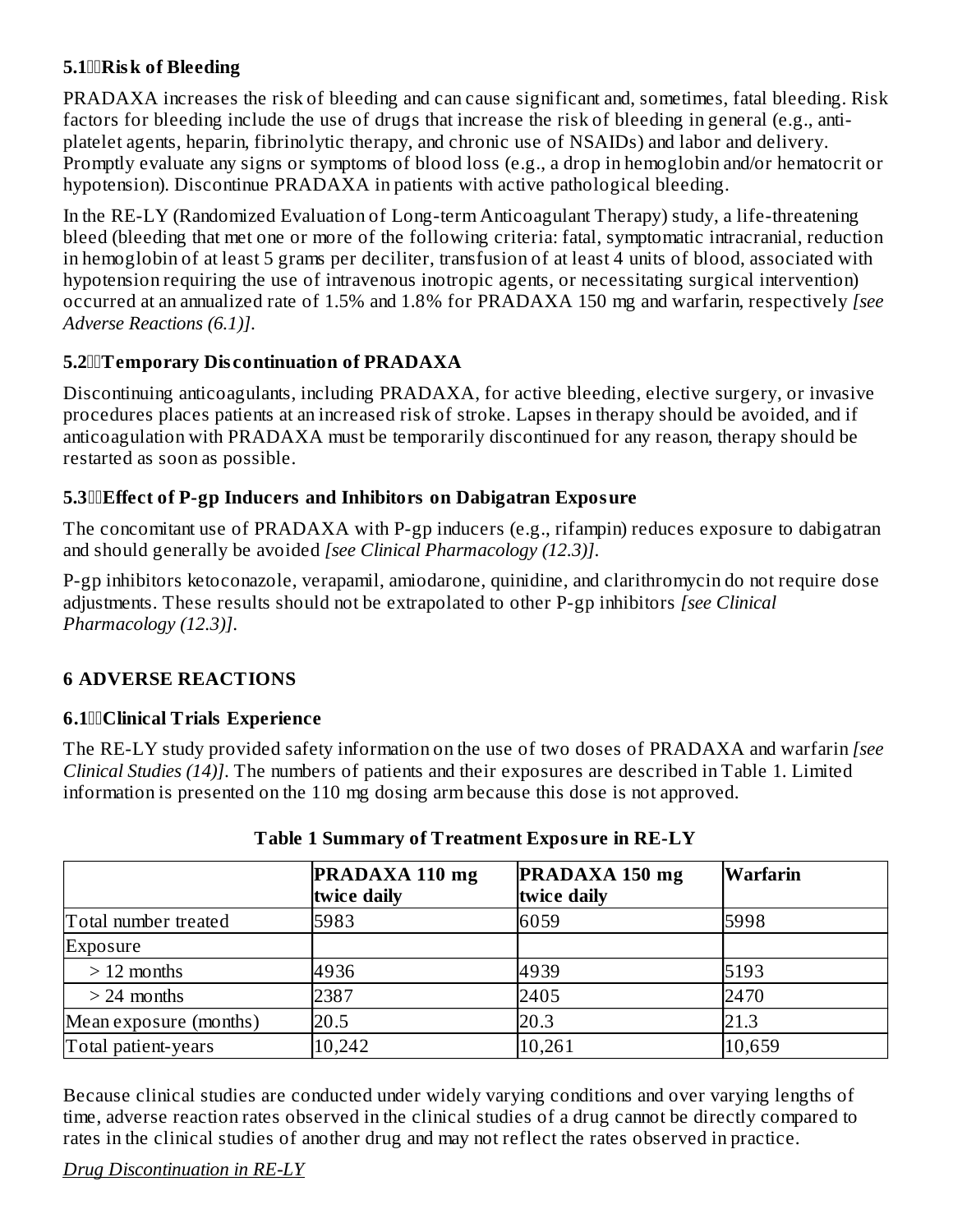The rates of adverse reactions leading to treatment discontinuation were 21% for PRADAXA 150 mg and 16% for warfarin. The most frequent adverse reactions leading to discontinuation of PRADAXA were bleeding and gastrointestinal events (i.e., dyspepsia, nausea, upper abdominal pain, gastrointestinal hemorrhage, and diarrhea).

### *Bleeding [see Warnings and Precautions (5.1)]*

Table 2 shows the number of patients experiencing serious bleeding during the treatment period in the RE-LY study, with the bleeding rate per 100 patient-years (%). Major bleeds fulfilled one or more of the following criteria: bleeding associated with a reduction in hemoglobin of at least 2 grams per deciliter or leading to a transfusion of at least 2 units of blood, or symptomatic bleeding in a critical area or organ (intraocular, intracranial, intraspinal or intramuscular with compartment syndrome, retroperitoneal bleeding, intra-articular bleeding, or pericardial bleeding). A life-threatening bleed met one or more of the following criteria: fatal, symptomatic intracranial bleed, reduction in hemoglobin of at least 5 grams per deciliter, transfusion of at least 4 units of blood, associated with hypotension requiring the use of intravenous inotropic agents, or necessitating surgical intervention. Intracranial hemorrhage included intracerebral (hemorrhagic stroke), subarachnoid, and subdural bleeds.

|                                   | <b>PRADAXA</b>     | Warfarin    | <b>Hazard Ratio</b>      |
|-----------------------------------|--------------------|-------------|--------------------------|
|                                   | 150 mg twice daily | N(% )       | $(95\% \text{ CI}^{**})$ |
|                                   | N(%                |             |                          |
| Randomized patients               | 6076               | 6022        |                          |
| Patient-years                     | 12,033             | 11,794      |                          |
| Intracranial hemorrhage 38 (0.3)  |                    | 90(0.8)     | 0.41(0.28, 0.60)         |
| Life-threatening bleed $179(1.5)$ |                    | 218(1.9)    | 0.80(0.66, 0.98)         |
| Major bleed                       | 399(3.3)           | 421(3.6)    | 0.93(0.81, 1.07)         |
| Any bleed                         | 1993 (16.6)        | 2166 (18.4) | 0.91(0.85, 0.96)         |

#### **Table 2 Bleeding Events\* (per 100 Patient-Years)**

\* Patients contributed multiple events and events were counted in multiple categories.

\*\* Confidence interval

The risk of major bleeds was similar with PRADAXA 150 mg and warfarin across major subgroups defined by baseline characteristics, with the exception of age, where there was a trend towards a higher incidence of major bleeding on PRADAXA (hazard ratio 1.2, 95% CI: 1.0 to 1.4) for patients ≥75 years of age.

There was a higher rate of major gastrointestinal bleeds in patients receiving PRADAXA 150 mg than in patients receiving warfarin (1.6% vs. 1.1%, respectively, with a hazard ratio vs. warfarin of 1.5, 95% CI, 1.2 to 1.9), and a higher rate of any gastrointestinal bleeds (6.1% vs. 4.0%, respectively).

#### *Gastrointestinal Adverse Reactions*

Patients on PRADAXA 150 mg had an increased incidence of gastrointestinal adverse reactions (35% vs. 24% on warfarin). These were commonly dyspepsia (including abdominal pain upper, abdominal pain, abdominal discomfort, and epigastric discomfort) and gastritis-like symptoms (including GERD, esophagitis, erosive gastritis, gastric hemorrhage, hemorrhagic gastritis, hemorrhagic erosive gastritis, and gastrointestinal ulcer).

### *Hypersensitivity Reactions*

In the RE-LY study, drug hypersensitivity (including urticaria, rash, and pruritus), allergic edema, anaphylactic reaction, and anaphylactic shock were reported in <0.1% of patients receiving PRADAXA.

### **7 DRUG INTERACTIONS**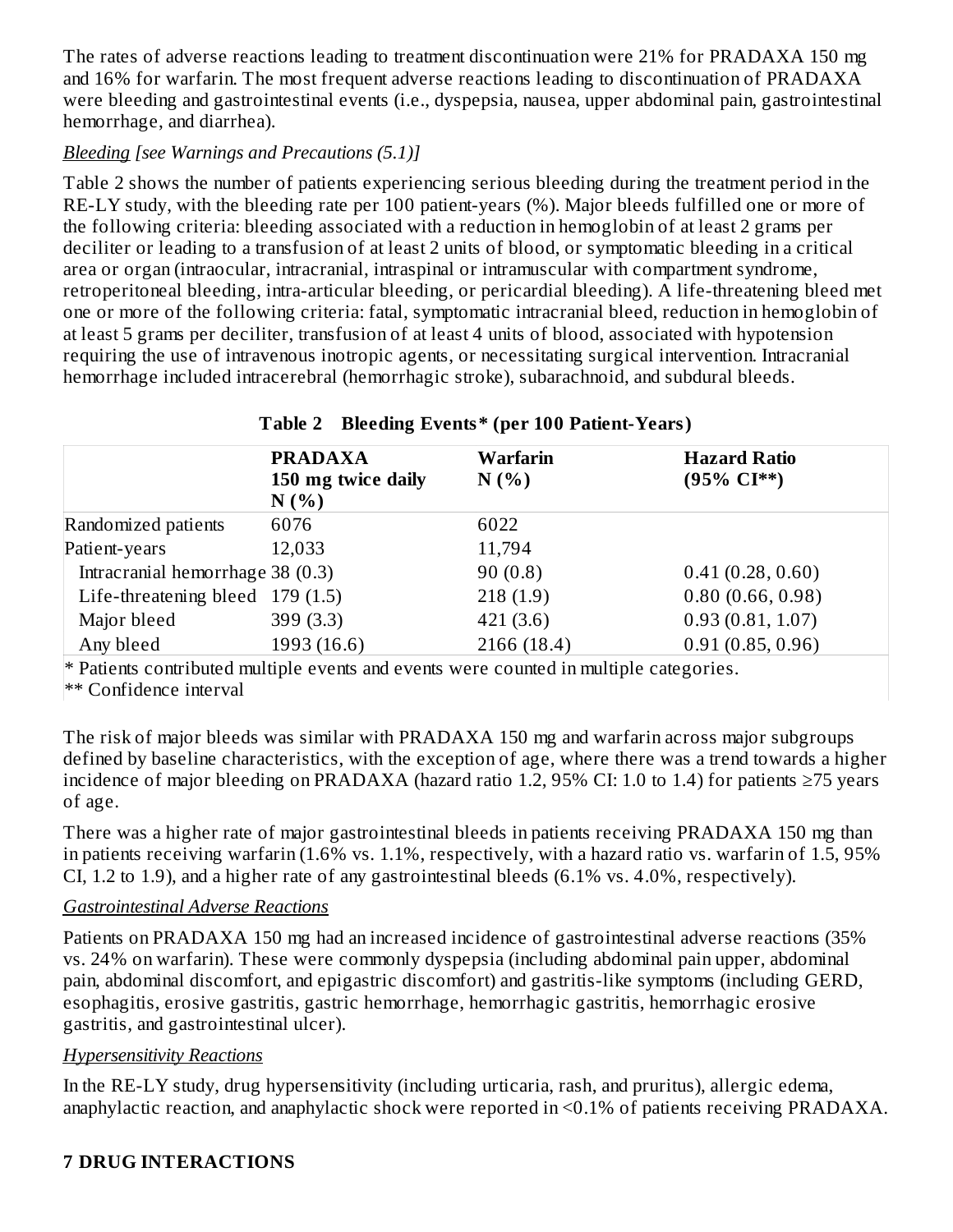The concomitant use of PRADAXA with P-gp inducers (e.g., rifampin) reduces exposure to dabigatran and should generally be avoided *[see Clinical Pharmacology (12.3)]*.

P-gp inhibitors ketoconazole, verapamil, amiodarone, quinidine, and clarithromycin do not require dose adjustments. These results should not be extrapolated to other P-gp inhibitors *[see Clinical Pharmacology (12.3)]*.

## **8 USE IN SPECIFIC POPULATIONS**

### **8.1 Pregnancy**

Pregnancy Category C

There are no adequate and well-controlled studies in pregnant women.

Dabigatran has been shown to decrease the number of implantations when male and female rats were treated at a dosage of 70 mg/kg (about 2.6 to 3.0 times the human exposure at maximum recommended human dose [MRHD] of 300 mg/day based on area under the curve [AUC] comparisons) prior to mating and up to implantation (gestation Day 6). Treatment of pregnant rats after implantation with dabigatran at the same dose increased the number of dead offspring and caused excess vaginal/uterine bleeding close to parturition. Although dabigatran increased the incidence of delayed or irregular ossification of fetal skull bones and vertebrae in the rat, it did not induce major malformations in rats or rabbits.

## **8.2 Labor and Delivery**

Safety and effectiveness of PRADAXA during labor and delivery have not been studied in clinical trials. Consider the risks of bleeding and of stroke in using PRADAXA in this setting *[see Warnings and Precautions (5.1)]*.

Death of offspring and mother rats during labor in association with uterine bleeding occurred during treatment of pregnant rats from implantation (gestation Day 7) to weaning (lactation Day 21) with dabigatran at a dose of 70 mg/kg (about 2.6 times the human exposure at MRHD of 300 mg/day based on AUC comparisons).

### **8.3 Nursing Mothers**

It is not known whether dabigatran is excreted in human milk. Because many drugs are excreted in human milk, caution should be exercised when PRADAXA is administered to a nursing woman.

## **8.4 Pediatric Us e**

Safety and effectiveness of PRADAXA in pediatric patients has not been established.

## **8.5 Geriatric Us e**

Of the total number of patients in the RE-LY study, 82% were 65 and over, while 40% were 75 and over. The risk of stroke and bleeding increases with age, but the risk-benefit profile is favorable in all age groups *[see Warnings and Precautions (5), Adverse Reactions (6.1), and Clinical Studies (14)]*.

### **8.6Renal Impairment**

No dose adjustment of PRADAXA is recommended in patients with mild or moderate renal impairment. Reduce the dose of PRADAXA in patients with severe renal impairment (CrCl 15-30 mL/min) *[see Dosage and Administration (2.1)]*. Dosing recommendations for patients with CrCl <15 mL/min or on dialysis cannot be provided.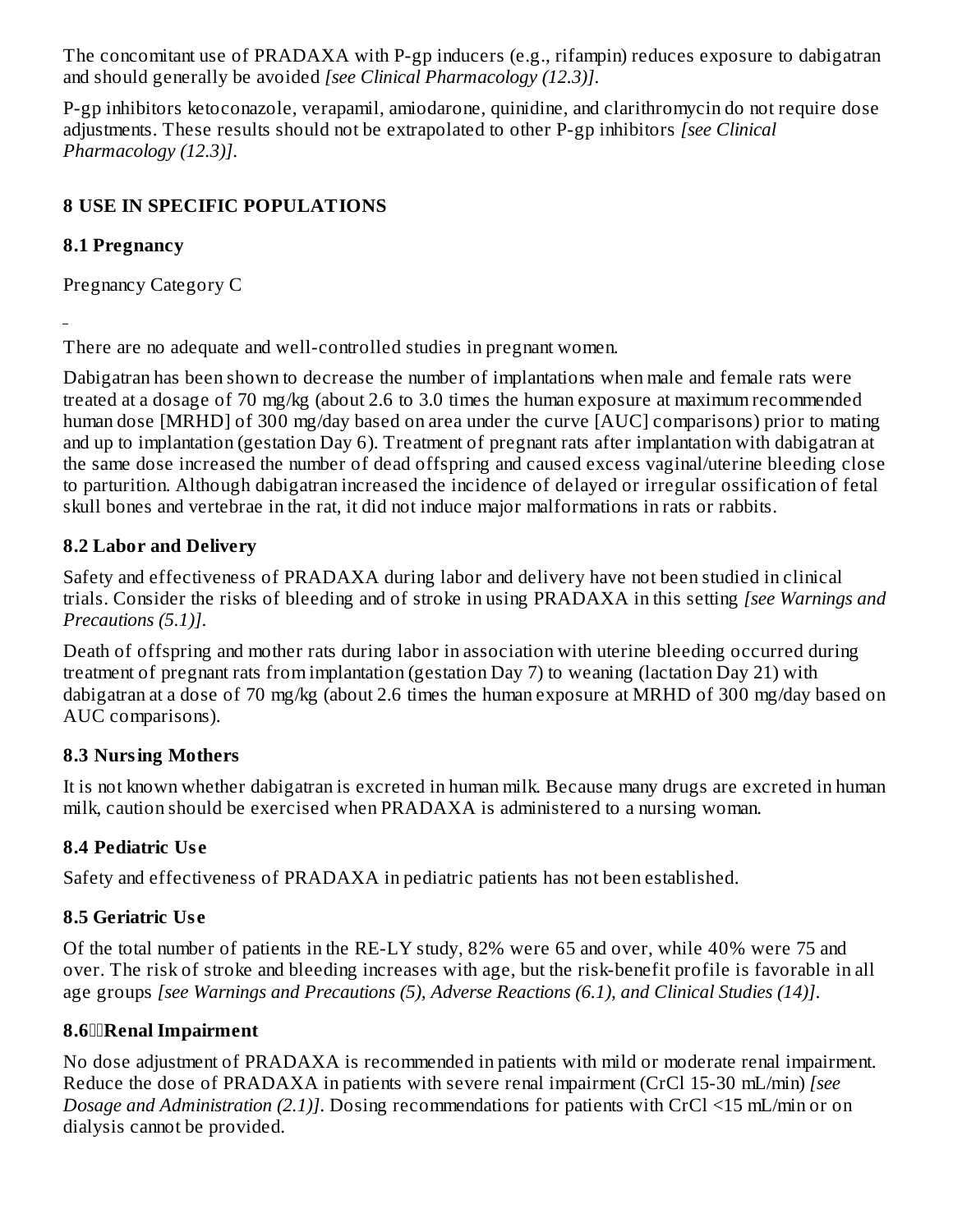#### **10 OVERDOSAGE**

Accidental overdose may lead to hemorrhagic complications. There is no antidote to dabigatran etexilate or dabigatran. In the event of hemorrhagic complications, initiate appropriate clinical support, discontinue treatment with PRADAXA, and investigate the source of bleeding. Dabigatran is primarily excreted in the urine; therefore, maintain adequate diuresis. Dabigatran can be dialyzed (protein binding is low), with the removal of about 60% of drug over 2 to 3 hours; however, data supporting this approach are limited. Consider surgical hemostasis or the transfusion of fresh frozen plasma or red blood cells. There is some experimental evidence to support the role of activated prothrombin complex concentrates (e.g., FEIBA), or recombinant Factor VIIa, or concentrates of coagulation factors II, IX or X; however, their usefulness in clinical settings has not been established. Consider administration of platelet concentrates in cases where thrombocytopenia is present or long-acting antiplatelet drugs have been used. Measurement of aPTT or ECT may help guide therapy *[see Clinical Pharmacology (12.2)]*.

#### **11 DESCRIPTION**

The chemical name for dabigatran etexilate mesylate, a direct thrombin inhibitor, is β-Alanine, N-[[2- [[[4-[[[(hexyloxy)carbonyl]amino]iminomethyl] phenyl]amino]methyl]-1-methyl-1H-benzimidazol-5 yl]carbonyl]-N-2-pyridinyl-,ethyl ester, methanesulfonate. The empirical formula is  $\rm{C_{34}H_{41}N_7O_5}$  •  $CH_4O_3S$  and the molecular weight is 723.86 (mesylate salt), 627.75 (free base). The structural formula is:



Dabigatran etexilate mesylate is a yellow-white to yellow powder. A saturated solution in pure water has a solubility of 1.8 mg/mL. It is freely soluble in methanol, slightly soluble in ethanol, and sparingly soluble in isopropanol.

The 150 mg capsule for oral administration contains 172.95 mg dabigatran etexilate mesylate, which is equivalent to 150 mg of dabigatran etexilate, and the following inactive ingredients: acacia, dimethicone, hypromellose, hydroxypropyl cellulose, talc, and tartaric acid. The capsule shell is composed of carrageenan, FD&C Blue No. 2, FD&C Yellow No. 6, hypromellose, potassium chloride, titanium dioxide, and black edible ink. The 75 mg capsule contains 86.48 mg dabigatran etexilate mesylate, equivalent to 75 mg dabigatran etexilate, and is otherwise similar to the 150 mg capsule.

#### **12 CLINICAL PHARMACOLOGY**

#### **12.1 Mechanism of Action**

Dabigatran and its acyl glucuronides are competitive, direct thrombin inhibitors. Because thrombin (serine protease) enables the conversion of fibrinogen into fibrin during the coagulation cascade, its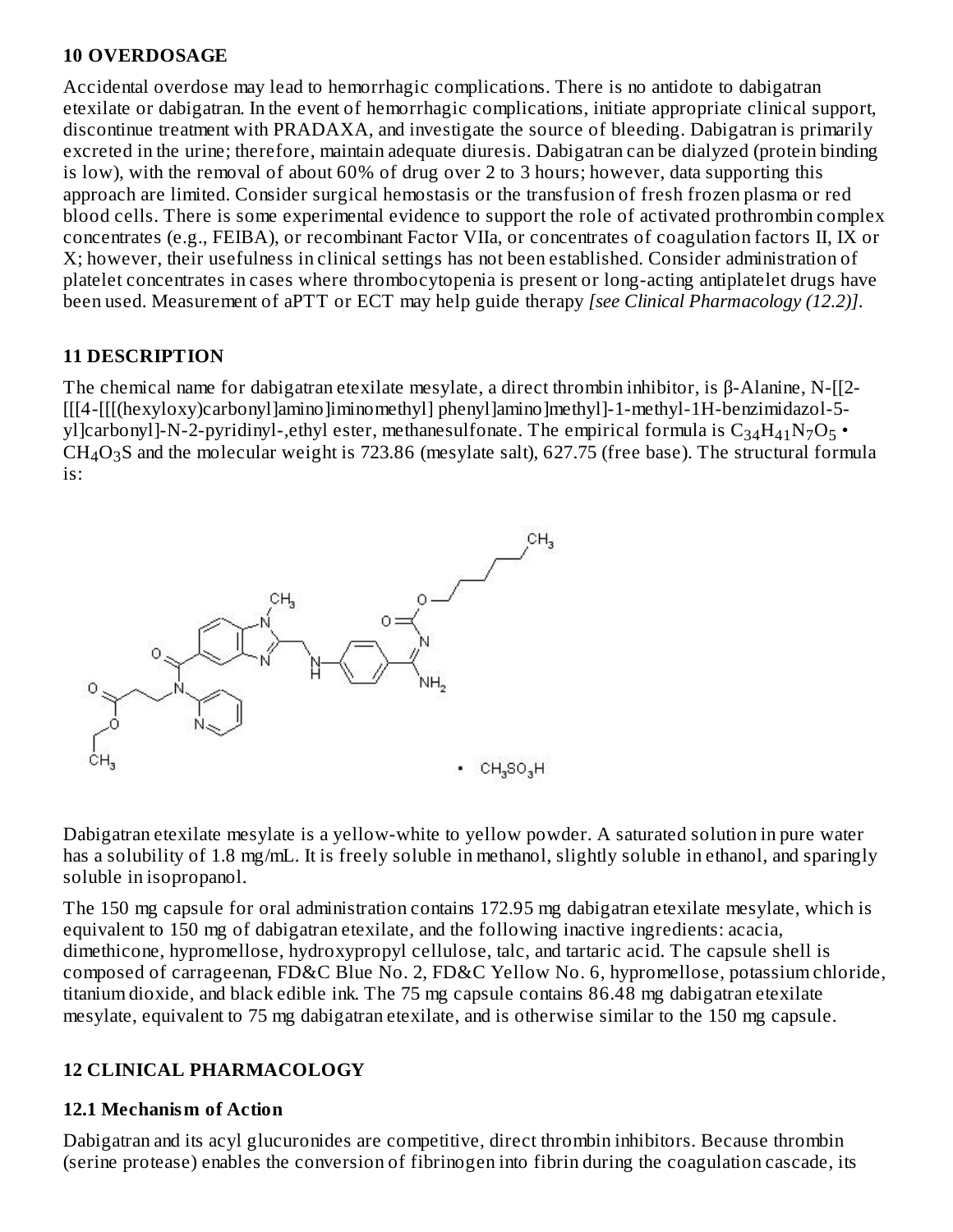inhibition prevents the development of a thrombus. Both free and clot-bound thrombin, and thrombininduced platelet aggregation are inhibited by the active moieties.

### **12.2 Pharmacodynamics**

At recommended therapeutic doses, dabigatran etexilate prolongs the aPTT, ECT, and TT. With an oral dose of 150 mg twice daily the median peak aPTT is approximately 2x control. Twelve hours after the last dose the median aPTT is 1.5x control, with less than 10% of patients exceeding 2x control. In the RE-LY trial, the median (10<sup>th</sup> to 90<sup>th</sup> percentile) trough aPTT in patients receiving the 150 mg dose was 52 (40 to 76) seconds. The median ( $10^{\text{th}}$  to  $90^{\text{th}}$  percentile) trough ECT in patients receiving the 150 mg dose was 63 (44 to 103) seconds. The INR test is relatively insensitive to the activity of dabigatran and may or may not be elevated in patients on PRADAXA. When converting a patient from PRADAXA to warfarin therapy, the INR is unlikely to be useful until at least 2 days after discontinuation of PRADAXA.

## *Cardiac Electrophysiology*

No prolongation of the QTc interval was observed with dabigatran etexilate at doses up to 600 mg.

## **12.3 Pharmacokinetics**

Dabigatran etexilate mesylate is absorbed as the dabigatran etexilate ester. The ester is then hydrolyzed, forming dabigatran, the active moiety. Dabigatran is metabolized to four different acyl glucuronides and both the glucuronides and dabigatran have similar pharmacological activity. Pharmacokinetics described here refer to the sum of dabigatran and its glucuronides. Dabigatran displays dose-proportional pharmacokinetics in healthy subjects and patients in the range of doses from 10 to 400 mg.

### *Absorption*

The absolute bioavailability of dabigatran following oral administration of dabigatran etexilate is approximately 3 to 7%. Dabigatran etexilate is a substrate of the efflux transporter P-gp. After oral administration of dabigatran etexilate in healthy volunteers,  $\mathsf{C}_{\max}$  occurs at 1 hour post-administration in the fasted state. Coadministration of PRADAXA with a high-fat meal delays the time to  $\mathsf{C}_{\max}$  by approximately 2 hours but has no effect on the bioavailability of dabigatran; PRADAXA may be administered with or without food.

The oral bioavailability of dabigatran etexilate increases by 75% when the pellets are taken without the capsule shell compared to the intact capsule formulation. PRADAXA capsules should therefore not be broken, chewed, or opened before administration.

## *Distribution*

Dabigatran is approximately 35% bound to human plasma proteins. The red blood cell to plasma partitioning of dabigatran measured as total radioactivity is less than 0.3. The volume of distribution of dabigatran is 50 to 70 L. Dabigatran pharmacokinetics are dose proportional after single doses of 10 to 400 mg. Given twice daily, dabigatran's accumulation factor is approximately two.

## *Elimination*

Dabigatran is eliminated primarily in the urine. Renal clearance of dabigatran is 80% of total clearance after intravenous administration. After oral administration of radiolabeled dabigatran, 7% of radioactivity is recovered in urine and 86% in feces. The half-life of dabigatran in healthy subjects is 12 to 17 hours.

## *Metabolism*

After oral administration, dabigatran etexilate is converted to dabigatran. The cleavage of the dabigatran etexilate by esterase-catalyzed hydrolysis to the active principal dabigatran is the predominant metabolic reaction. Dabigatran is not a substrate, inhibitor, or inducer of CYP450 enzymes. Dabigatran is subject to conjugation forming pharmacologically active acyl glucuronides. Four positional isomers,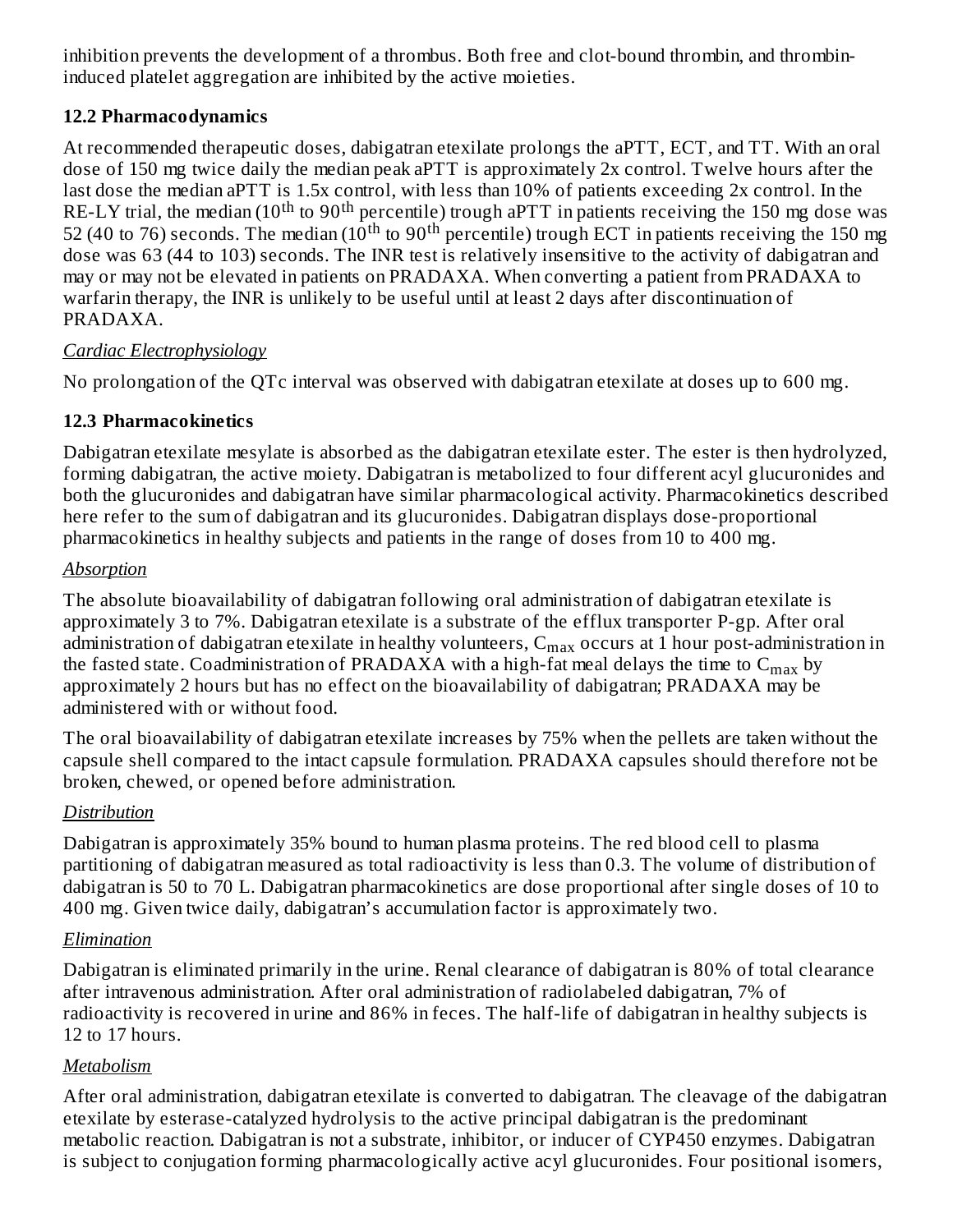1-O, 2-O, 3-O, and 4-O-acylglucuronide exist, and each accounts for less than 10% of total dabigatran in plasma.

#### *Renal Impairment*

An open, parallel-group single-center study compared dabigatran pharmacokinetics in healthy subjects and patients with mild to moderate renal impairment receiving a single dose of PRADAXA 150 mg. Based on pharmacokinetic modeling, estimated exposure to dabigatran increases with the severity of renal function impairment (Table 3). Similar findings were observed in the RE-LY trial.

|                 |    |     | <b>Renal Function</b> $ CrCl(mL/min) $ Increase in AUC Increase in $C_{max} t_{1/2} $ |    |
|-----------------|----|-----|---------------------------------------------------------------------------------------|----|
|                 |    |     |                                                                                       |    |
| <b>Normal</b>   | 80 |     | ÏХ                                                                                    |    |
| Mild            |    | .5х | 1.1x                                                                                  |    |
| <b>Moderate</b> |    | 2x  | 7v                                                                                    | 18 |

#### **Table 3 Estimated Pharmacokinetic Parameters of Dabigatran by Renal Function**

#### *Hepatic Impairment*

Administration of PRADAXA in patients with moderate hepatic impairment (Child-Pugh B) showed a large inter-subject variability, but no evidence of a consistent change in exposure or pharmacodynamics.

#### *Drug Interactions*

#### *Impact of Other Drugs on Dabigatran*

#### P-gp Inducers

*Rifampin:* Rifampin 600 mg once daily for 7 days followed by a single dose of dabigatran decreased its AUC and  $\rm{C_{max}}$  by 66% and 67%, respectively. By Day 7 after cessation of rifampin treatment, dabigatran exposure was close to normal *[see Warnings and Precautions (5.3) and Drug Interactions (7)]*.

### P-gp Inhibitors

In studies with the P-gp inhibitors ketoconazole, amiodarone, verapamil, and quinidine, the time to peak, terminal half-life, and mean residence time of dabigatran were not affected. Any observed changes in  $\rm{C_{max}}$  and  $\rm{AUC}$  are described below.

*Dronedarone*: Exposure to dabigatran is higher when it is administered with dronedarone than when it is administered alone (1.7- to 2-fold).

*Ketoconazole*: Ketoconazole increased dabigatran  $\mathrm{AUC_{0-\infty}}$  and  $\mathrm{C_{max}}$  values by 138% and 135%, respectively, after a single dose of 400 mg, and 153%, and 149%, respectively, after multiple daily doses of 400 mg.

*Verapamil*: When dabigatran etexilate was coadministered with oral verapamil, the  $\mathsf{C}_{\max}$  and  $\mathrm{AUC}$  of dabigatran were increased. The extent of increase depends on the formulation of verapamil and timing of administration. If verapamil is present in the gut when dabigatran is taken, it will increase exposure to dabigatran with the greatest increase observed when a single dose of immediate-release verapamil is given one hour prior to dabigatran (AUC increased by a factor of 2.4). If verapamil is given 2 hours after dabigatran, the increase in AUC is negligible. In the population pharmacokinetics study from RE-LY, no important changes in dabigatran trough levels were observed in patients who received verapamil.

*Amiodarone*: When dabigatran etexilate was coadministered with a single 600 mg oral dose of amiodarone, the dabigatran AUC and  $\rm C_{max}$  increased by 58% and 50%, respectively. The increase in exposure was mitigated by a 65% increase in the renal clearance of dabigatran in the presence of amiodarone. The increase in renal clearance may persist after amiodarone is discontinued because of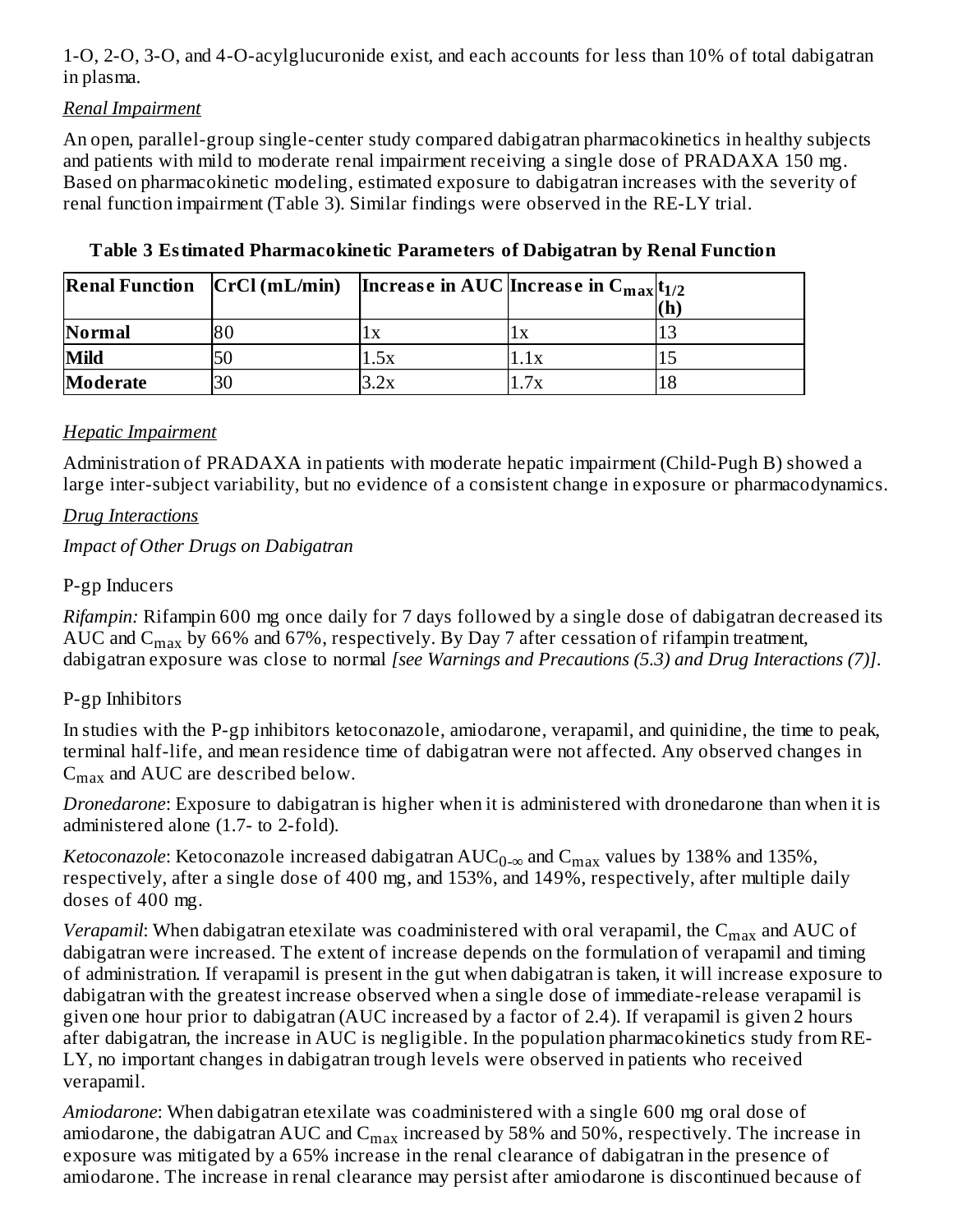amiodarone's long half-life. In the population pharmacokinetics study from RE-LY, no important changes in dabigatran trough levels were observed in patients who received amiodarone.

*Quinidine*: Quinidine was given as 200 mg dose every 2 hours up to a total dose of 1000 mg. Dabigatran etexilate was given over 3 consecutive days, the last evening dose on Day 3 with or without quinidine pre-dosing. Concomitant quinidine administration increased dabigatran's  $\rm AUC$  and  $\rm C_{max}$  by 53% and 56%, respectively.

*Clarithromycin:* Coadministered clarithromycin had no impact on the exposure to dabigatran.

## Other Drugs

*Clopidogrel:* When dabigatran etexilate was given concomitantly with a loading dose of 300 mg or 600 mg clopidogrel, the dabigatran AUC and  $\rm{C_{max}}$  increased by approximately 30% and 40%, respectively. The concomitant administration of dabigatran etexilate and clopidogrel resulted in no further prolongation of capillary bleeding times compared to clopidogrel monotherapy. When comparing combined treatment and the respective mono-treatments, the coagulation measures for dabigatran's effect (aPTT, ECT, and TT) remained unchanged, and inhibition of platelet aggregation (IPA), a measurement of clopidogrel's effect, remained unchanged.

*Enoxaparin:* Enoxaparin 40 mg given subcutaneously for 3 days with the last dose given 24 hours before a single dose of PRADAXA had no impact on the exposure to dabigatran or the coagulation measures aPTT, ECT, or TT.

*Diclofenac, Ranitidine, and Digoxin:* None of these drugs alters exposure to dabigatran.

In RE-LY, dabigatran plasma samples were also collected. The concomitant use of proton pump inhibitors, H2 antagonists, and digoxin did not appreciably change the trough concentration of dabigatran.

#### *Impact of Dabigatran on Other Drugs*

In clinical studies exploring CYP3A4, CYP2C9, P-gp and other pathways, dabigatran did not meaningfully alter the pharmacokinetics of amiodarone, atorvastatin, clarithromycin, diclofenac, clopidogrel, digoxin, pantoprazole, or ranitidine.

## **13 NONCLINICAL TOXICOLOGY**

### **13.1 Carcinogenesis, Mutagenesis, Impairment of Fertility**

Dabigatran was not carcinogenic when administered by oral gavage to mice and rats for up to 2 years. The highest doses tested (200 mg/kg/day) in mice and rats were approximately 3.6 and 6 times, respectively, the human exposure at MRHD of 300 mg/day based on AUC comparisons.

Dabigatran was not mutagenic in *in vitro* tests, including bacterial reversion tests, mouse lymphoma assay and chromosomal aberration assay in human lymphocytes, and the *in vivo* micronucleus assay in rats.

In the rat fertility study with oral gavage doses of 15, 70, and 200 mg/kg, males were treated for 29 days prior to mating, during mating up to scheduled termination, and females were treated 15 days prior to mating through gestation Day 6. No adverse effects on male or female fertility were observed at 200 mg/kg or 9 to 12 times the human exposure at MRHD of 300 mg/day based on AUC comparisons. However, the number of implantations decreased in females receiving 70 mg/kg, or 3 times the human exposure at MRHD based on AUC comparisons.

### **14 CLINICAL STUDIES**

The clinical evidence for the efficacy of PRADAXA was derived from RE-LY (Randomized Evaluation of Long-term Anticoagulant Therapy), a multi-center, multi-national, randomized parallel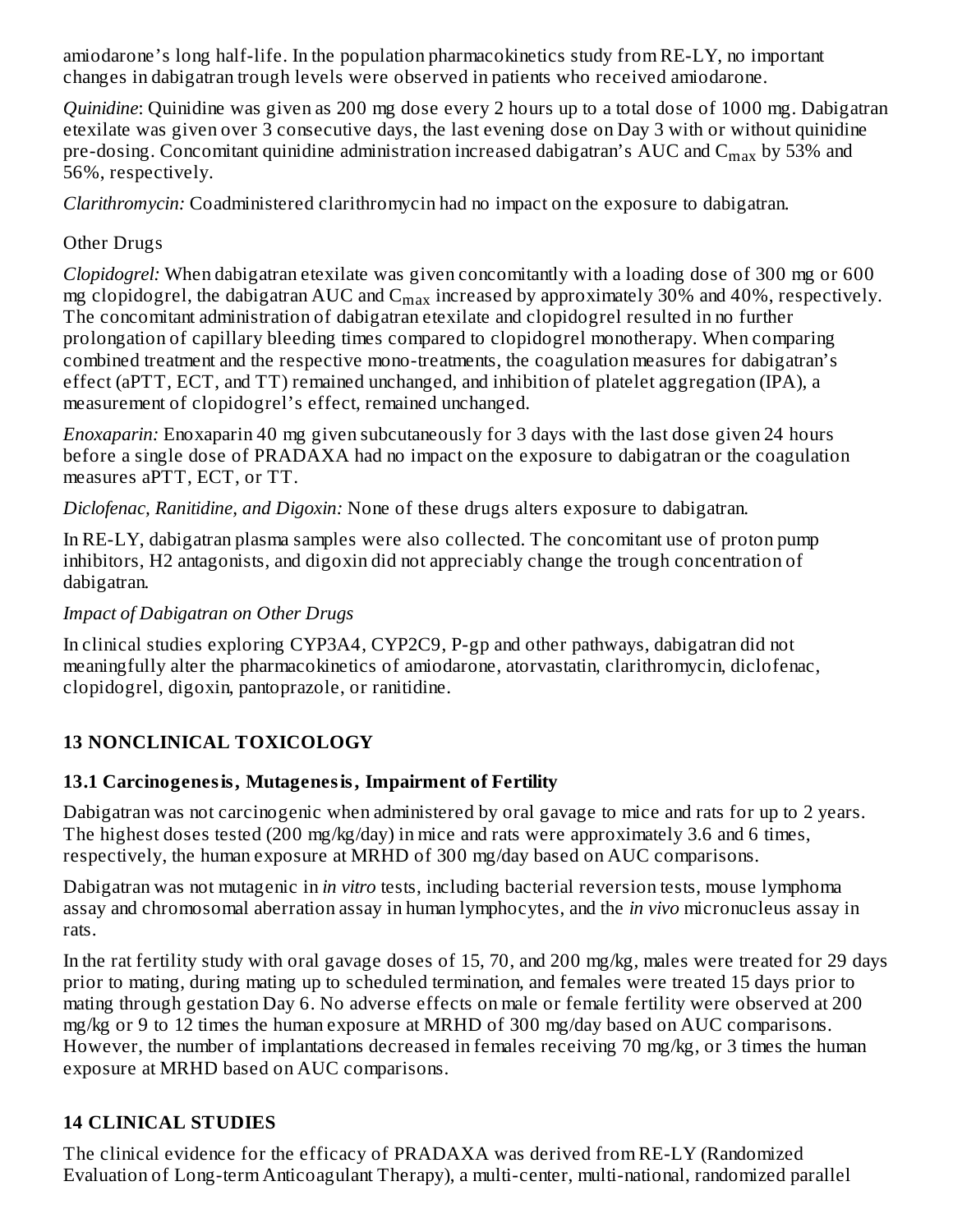group trial comparing two blinded doses of PRADAXA (110 mg twice daily and 150 mg twice daily) with open-label warfarin (dosed to target INR of 2 to 3) in patients with non-valvular, persistent, paroxysmal, or permanent atrial fibrillation and one or more of the following additional risk factors:

- Previous stroke, transient ischemic attack (TIA), or systemic embolism
- Left ventricular ejection fraction <40%
- Symptomatic heart failure, ≥ New York Heart Association Class 2
- Age  $\geq$ 75 years
- Age ≥65 years and one of the following: diabetes mellitus, coronary artery disease (CAD), or hypertension

The primary objective of this study was to determine if PRADAXA was non-inferior to warfarin in reducing the occurrence of the composite endpoint, stroke (ischemic and hemorrhagic) and systemic embolism. The study was designed to ensure that PRADAXA preserved more than 50% of warfarin's effect as established by previous randomized, placebo-controlled trials of warfarin in atrial fibrillation. Statistical superiority was also analyzed.

A total of 18,113 patients were randomized and followed for a median of 2 years. The patient's mean age was 71.5 years and the mean CHADS $_2$  score was 2.1. The patient population was 64% male, 70% Caucasian, 16% Asian, and 1% black. Twenty percent of patients had a history of a stroke or TIA and 50% were Vitamin K antagonist (VKA) naïve, defined as less than 2 months total lifetime exposure to a VKA. Thirty-two percent of the population had never been exposed to a VKA. Concomitant diseases of patients in this trial included hypertension 79%, diabetes 23%, and CAD 28%. At baseline, 40% of patients were on aspirin and 6% were on clopidogrel. For patients randomized to warfarin, the mean percentage of time in therapeutic range (INR 2 to 3) was 64%; the mean percentages of time INR measurements were greater than 4 or less than 1.5 were 2% and 5%, respectively.

Relative to warfarin and to PRADAXA 110 mg twice daily, PRADAXA 150 mg twice daily significantly reduced the primary composite endpoint of stroke and systemic embolism (see Table 4 and Figure 1).

|                                                        | <b>PRADAXA</b><br>150 mg twice daily 110 mg twice daily | <b>PRADAXA</b>   | Warfarin     |
|--------------------------------------------------------|---------------------------------------------------------|------------------|--------------|
| Patients randomized                                    | 6076                                                    | 6015             | 6022         |
| Patients (%) with events                               | 134 (2.2%)                                              | 183 (3%)         | $202(3.4\%)$ |
| Hazard ratio vs. warfarin (95% CI)                     | 0.65(0.52, 0.81)                                        | 0.90(0.74, 1.10) |              |
| P-value for superiority                                | 0.0001                                                  | 0.3              |              |
| Hazard ratio vs. PRADAXA 110 mg<br>$(95\% \text{ CI})$ | 0.72(0.58, 0.90)                                        |                  |              |
| P-value for superiority                                | 0.004                                                   |                  |              |

**Table 4 First Occurrence of Stroke or Systemic Embolism in the RE-LY Study**

Figure 1 Kaplan-Meier Curve Estimate of Time to First Stroke or Systemic Embolism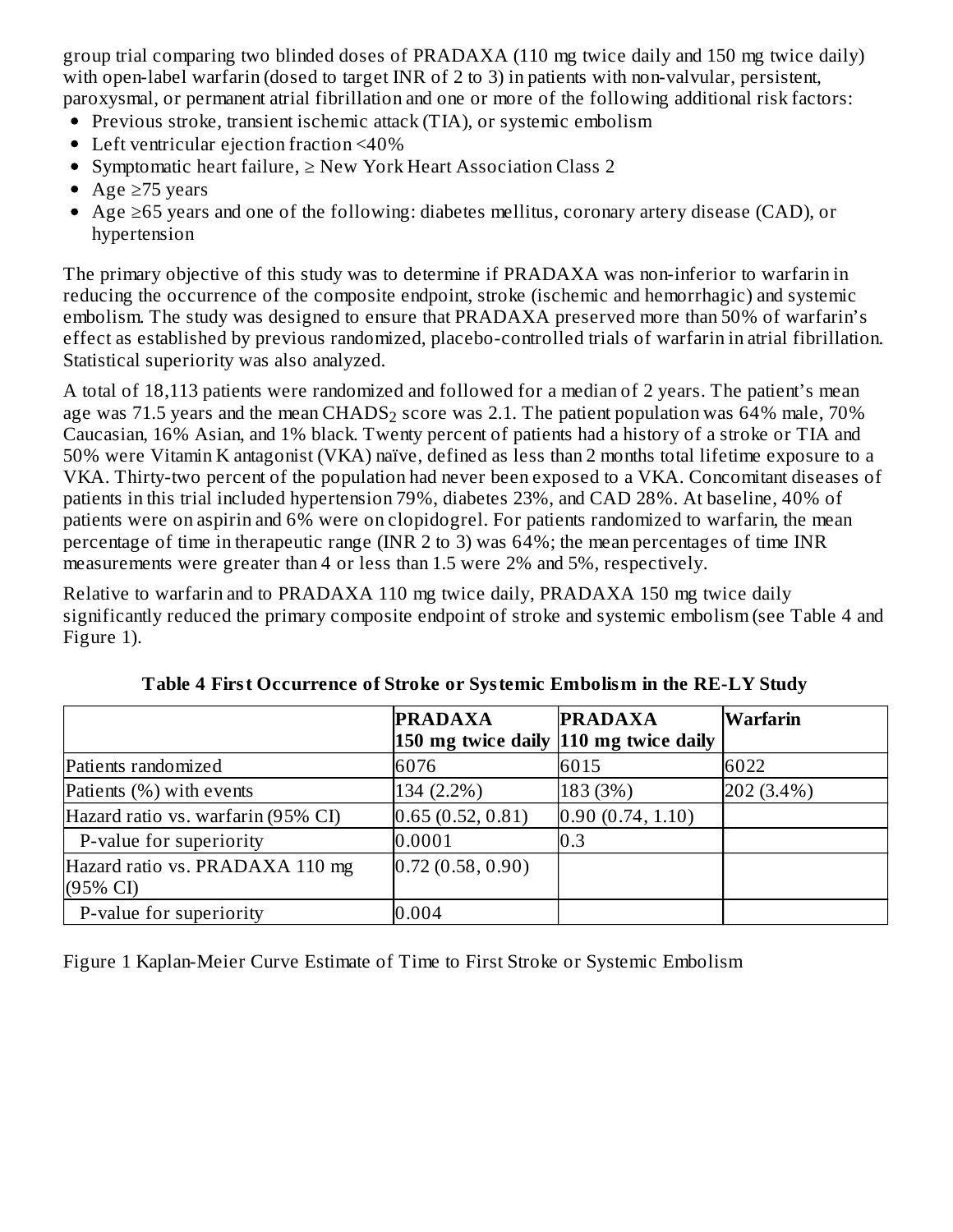

The contributions of the components of the composite endpoint, including stroke by subtype, are shown in Table 5. The treatment effect was primarily a reduction in stroke. PRADAXA 150 mg twice daily significantly reduced both ischemic and hemorrhagic strokes relative to warfarin.

|                     | <b>PRADAXA</b><br>150 mg twice daily | Warfarin | Hazard ratio vs.<br>warfarin<br>$(95\% \text{ CI})$ |
|---------------------|--------------------------------------|----------|-----------------------------------------------------|
| Patients randomized | 6076                                 | 6022     |                                                     |
| Stroke              | 122                                  | 186      | [0.64 (0.51, 0.81)]                                 |
| Ischemic stroke     | 103                                  | 134      | 0.75(0.58, 0.97)                                    |
| Hemorrhagic stroke  | 12                                   | 45       | 0.26(0.14, 0.49)                                    |
| Systemic embolism   | 13                                   |          | 0.61(0.30, 1.21)                                    |

**Table 5 Strokes and Systemic Embolism in the RE-LY Study**

The efficacy of PRADAXA 150 mg twice daily was generally consistent across major subgroups (see Figure 2).

Figure 2 Stroke and Systemic Embolism Hazard Ratios by Baseline Characteristics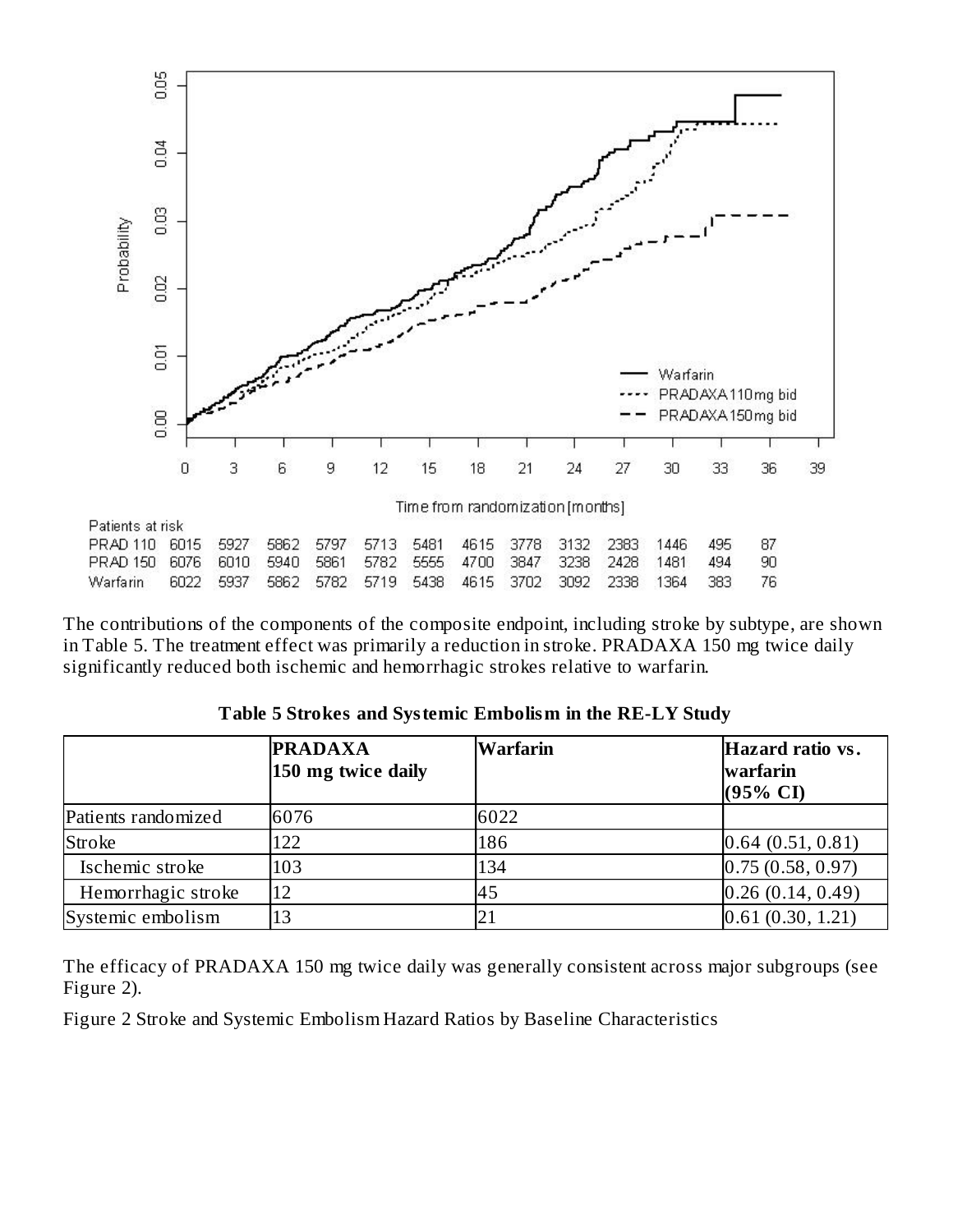

Centers were ranked post hoc by the percentage of time that warfarin-treated patients were in therapeutic range (INR 2 to 3). Findings for stroke/systemic embolism, all-cause mortality, and major bleeds are shown for centers above and below the median level of INR control in Table 6. The benefits of PRADAXA 150 mg relative to warfarin were most apparent in patients enrolled at centers with INR control below the median.

|                                                | Centers with INR control Centers with INR control<br>below the median of 67% above the median of 67% |                    |
|------------------------------------------------|------------------------------------------------------------------------------------------------------|--------------------|
| Stroke/systemic embolism $[0.57 (0.42, 0.76)]$ |                                                                                                      | [0.76(0.55, 1.05)] |
| All-cause mortality                            | [0.78(0.66, 0.93)]                                                                                   | 1.01(0.84, 1.23)   |
| Major bleed                                    | 0.82(0.68, 0.99)                                                                                     | 1.08(0.89, 1.31)   |

#### **Table 6 Center INR Control in the RE-LY Study**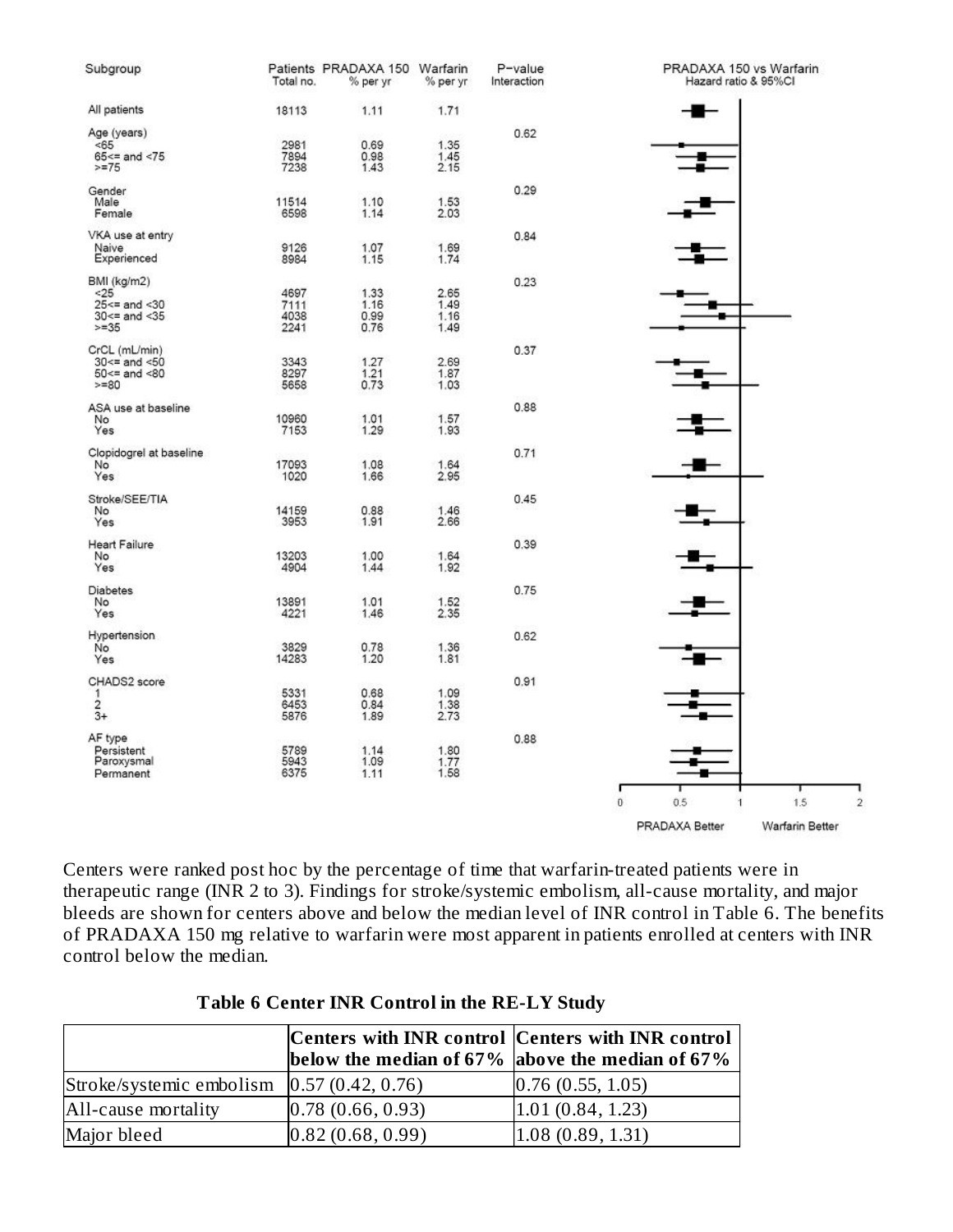The risk of myocardial infarction was numerically greater in patients who received PRADAXA (1.5% for 150 mg dose) than in those who received warfarin (1.1%).

## **16 HOW SUPPLIED/STORAGE AND HANDLING**

PRADAXA 75 mg capsules have a light blue opaque cap imprinted with the Boehringer Ingelheim company symbol and a cream-colored opaque body imprinted with "R75". The color of the imprinting is black. The capsules are supplied in the packages listed:

- NDC 0597-0107-54 Unit of use bottle of 60 capsules
- NDC 0597-0107-60 Blister package containing 60 capsules (10 x 6 capsule blister cards)

PRADAXA 150 mg capsules have a light blue opaque cap imprinted with the Boehringer Ingelheim company symbol and a cream-colored opaque body imprinted with "R150". The color of the imprinting is black. The capsules are supplied in the packages listed:

- NDC 0597-0135-54 Unit of use bottle of 60 capsules
- NDC 0597-0135-60 Blister package containing 60 capsules (10 x 6 capsule blister cards)

#### *Bottles*

Store at 25°C (77°F); excursions permitted to 15°-30°C (59°-86°F). Once opened, the product must be used within 30 days. Keep the bottle tightly closed. Store in the original package to protect from moisture.

#### *Blisters*

Store at 25°C (77°F); excursions permitted to 15°-30°C (59°-86°F). Store in the original package to protect from moisture.

Keep out of the reach of children.

#### **17 PATIENT COUNSELING INFORMATION**

*See Medication Guide*

#### **17.1Instructions for Patients**

- Tell patients to take PRADAXA exactly as prescribed.
- Remind patients not to discontinue PRADAXA without talking to the health care provider who prescribed it.
- Advise patients not to chew or break the capsules before swallowing them and not to open the capsules and take the pellets alone (e.g., sprinkled over food or into beverages).

#### **17.2Bleeding**

Inform patients that they may bleed more easily, may bleed longer, and should call their health care provider for any signs or symptoms of bleeding.

Instruct patients to seek emergency care right away if they have any of the following, which may be a sign or symptom of serious bleeding:

- Unusual bruising (bruises that appear without known cause or that get bigger)
- Pink or brown urine
- Red or black, tarry stools
- Coughing up blood
- Vomiting blood, or vomit that looks like coffee grounds

Instruct patients to call their health care provider or to get prompt medical attention if they experience any signs or symptoms of bleeding: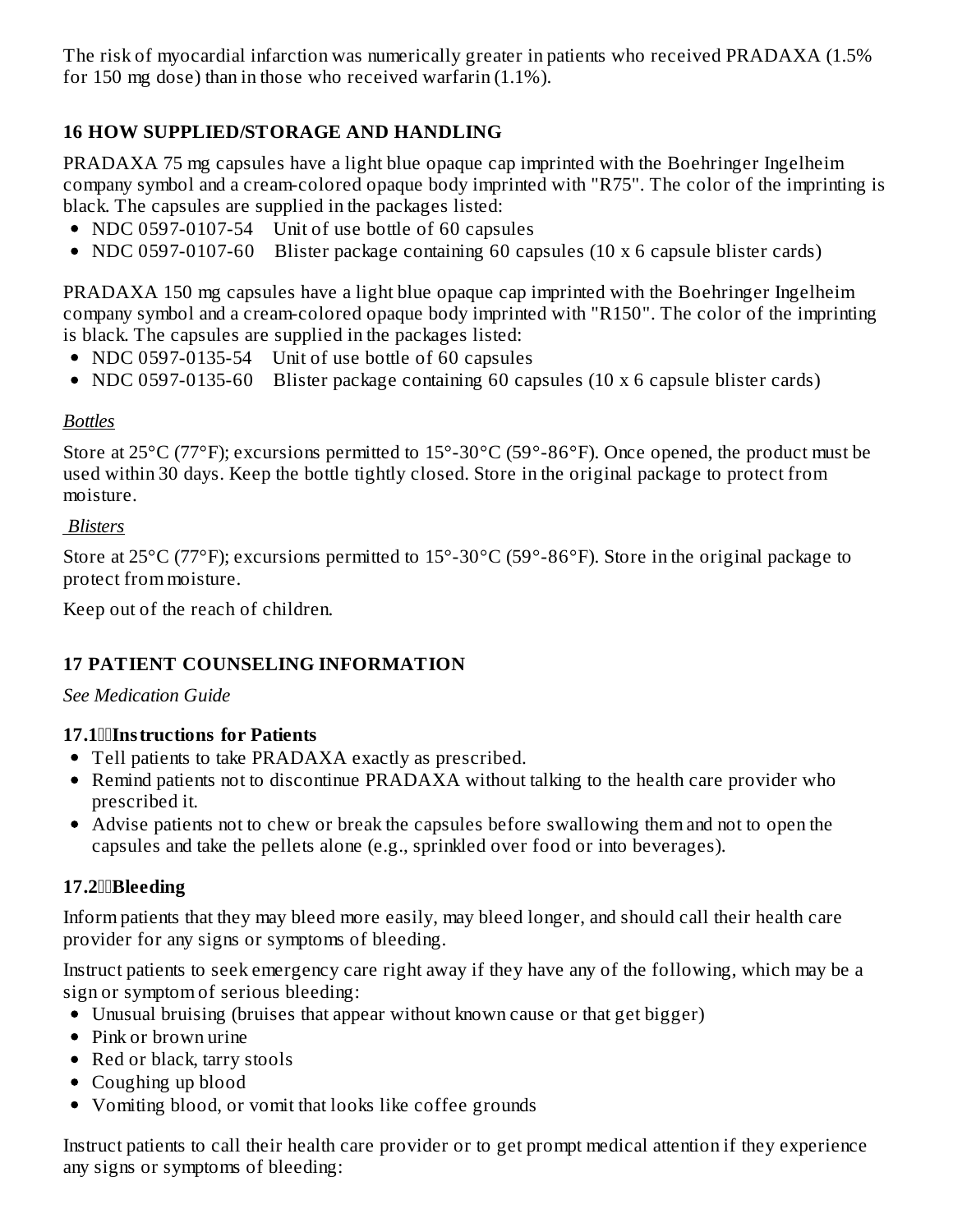- Pain, swelling or discomfort in a joint
- Headaches, dizziness, or weakness
- Reoccurring nose bleeds
- Unusual bleeding from gums
- Bleeding from a cut that takes a long time to stop
- Menstrual bleeding or vaginal bleeding that is heavier than normal

#### **17.3Gastrointestinal Advers e Reactions**

Instruct patients to call their health care provider if they experience any signs or symptoms of dyspepsia or gastritis:

- Dyspepsia (upset stomach), burning, or nausea
- Abdominal pain or discomfort
- Epigastric discomfort, GERD (gastric indigestion)

### **17.4Invasive or Surgical Procedures**

Instruct patients to inform their health care provider that they are taking PRADAXA before any invasive procedure (including dental procedures) is scheduled.

#### **17.5Concomitant Medications**

Ask patients to list all prescription medications, over-the-counter medications, or dietary supplements they are taking or plan to take so their health care provider knows about other treatments that may affect bleeding risk (e.g., aspirin or NSAIDs) or dabigatran exposure.

Distributed by: Boehringer Ingelheim Pharmaceuticals, Inc. Ridgefield, CT 06877 USA

Copyright 2011 Boehringer Ingelheim Pharmaceuticals, Inc. ALL RIGHTS RESERVED

75461-02 IT5060BC072011

75457-02 IT5400B

#### **MEDICATION GUIDE PRADAXA (pra dax´ a) (dabigatran etexilate mesylate) capsules**

Read this Medication Guide before you start taking PRADAXA and each time you get a refill. There may be new information. This Medication Guide does not take the place of talking with your doctor about your medical condition or your treatment.

### **What is the most important information I should know about PRADAXA?**

- PRADAXA can cause bleeding which can be serious, and sometimes lead to death. This is because PRADAXA is a blood thinner medicine that lowers the chance of blood clots forming in your body.
- **You may have a higher risk of bleeding if you take PRADAXA and:**
	- are over 75 years old
	- have kidney problems
	- have stomach or intestine bleeding that is recent or keeps coming back, or you have a stomach ulcer
	- take other medicines that increase your risk of bleeding, including: Tell your doctor if you take any of these medicines. Ask your doctor or pharmacist if you are not sure if your medicine is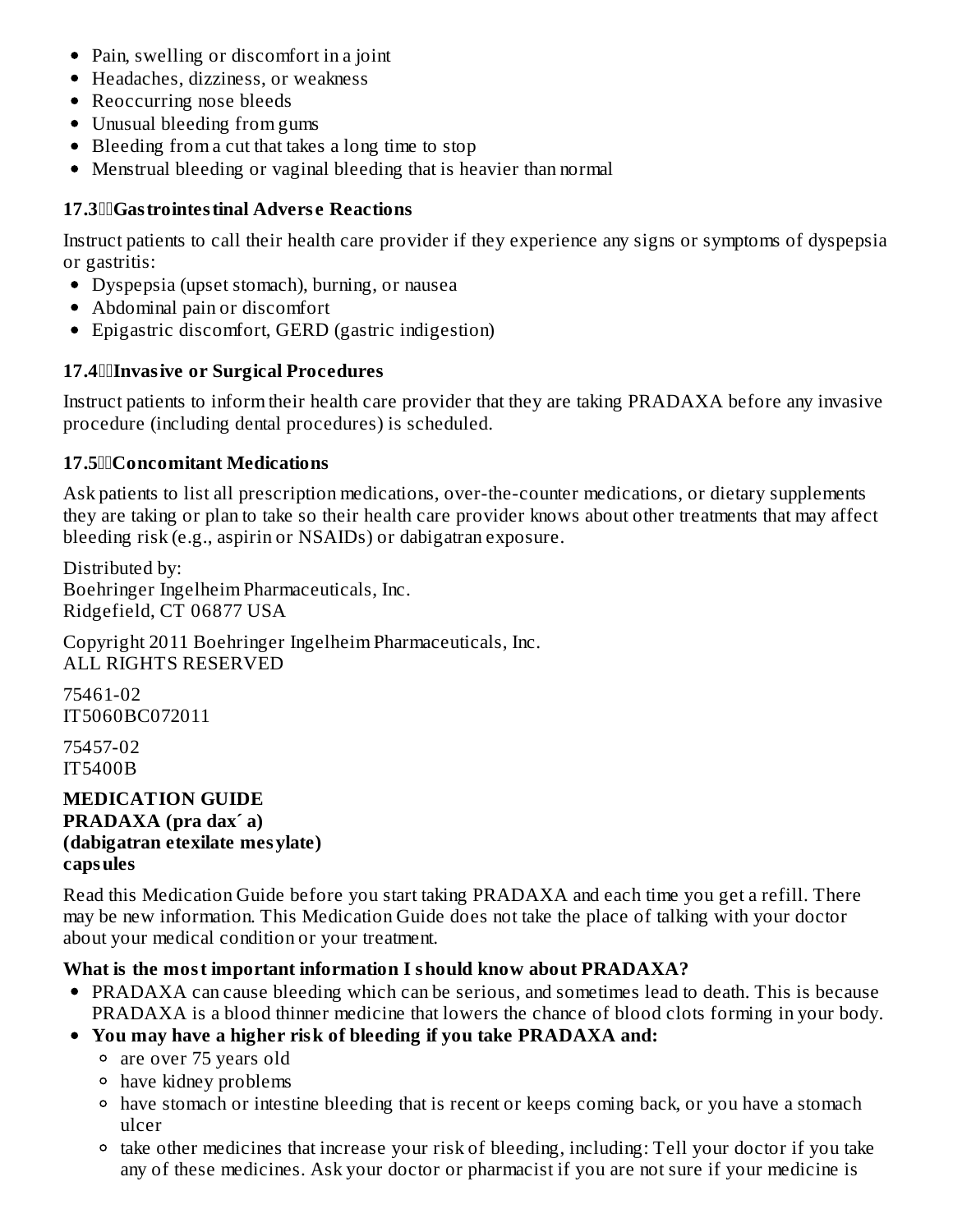one listed above.

- **aspiring aspiring 5** aspiring products
- long-term (chronic) use of non-steroidal anti-inflammatory drugs (NSAIDs)
- warfarin sodium (Coumadin®, Jantoven®)
- a medicine that contains heparin
- clopidogrel (Plavix<sup>®</sup>)
- prasugrel (Effient<sup>®</sup>)
- PRADAXA can increase your risk of bleeding because it lessens the ability of your blood to clot. While you take PRADAXA:

#### Call your doctor or get medical help right away if you have any of these signs or symptoms of **bleeding:**

#### **Take PRADAXA exactly as pres cribed. Do not stop taking PRADAXA without first talking to the doctor who pres cribes it for you. Stopping PRADAXA may increas e your risk of a stroke.**

PRADAXA may need to be stopped, if possible, for one or more days before any surgery, or medical or dental procedure. If you need to stop taking PRADAXA for **any reason**, talk to the doctor who prescribed PRADAXA for you to find out when you should stop taking it. Your doctor will tell you when to start taking PRADAXA again after your surgery or procedure.

#### **See "What are the possible side effects of PRADAXA?" for more information about side effects.**

- you may bruise more easily
- it may take longer for any bleeding to stop

### **What is PRADAXA?**

PRADAXA is a prescription medicine used to reduce the risk of stroke and blood clots in people who have a medical condition called atrial fibrillation. With atrial fibrillation, part of the heart does not beat the way it should. This can lead to blood clots forming and increase your risk of a stroke. PRADAXA is a blood thinner medicine that lowers the chance of blood clots forming in your body.

It is not known if PRADAXA is safe and works in children.

### **Who should not take PRADAXA?**

#### **Do not take PRADAXA if you:**

- currently have certain types of abnormal bleeding. Talk to your doctor, before taking PRADAXA if you currently have unusual bleeding.
- have had a serious allergic reaction to PRADAXA. Ask your doctor if you are not sure.

## **What should I tell my doctor before taking PRADAXA?**

Before you take PRADAXA, tell your doctor if you:

- have kidney problems
- have ever had bleeding problems
- have ever had stomach ulcers
- have any other medical condition
- are pregnant or plan to become pregnant. It is not known if PRADAXA will harm your unborn baby.
- are breastfeeding or plan to breastfeed. It is not known if PRADAXA passes into your breast milk.

Tell all of your doctors and dentists that you are taking PRADAXA. They should talk to the doctor who prescribed PRADAXA for you, before you have **any** surgery, or medical or dental procedure.

**Tell your doctor about all the medicines you take, including** prescription and non-prescription medicines, vitamins, and herbal supplements. Some of your other medicines may affect the way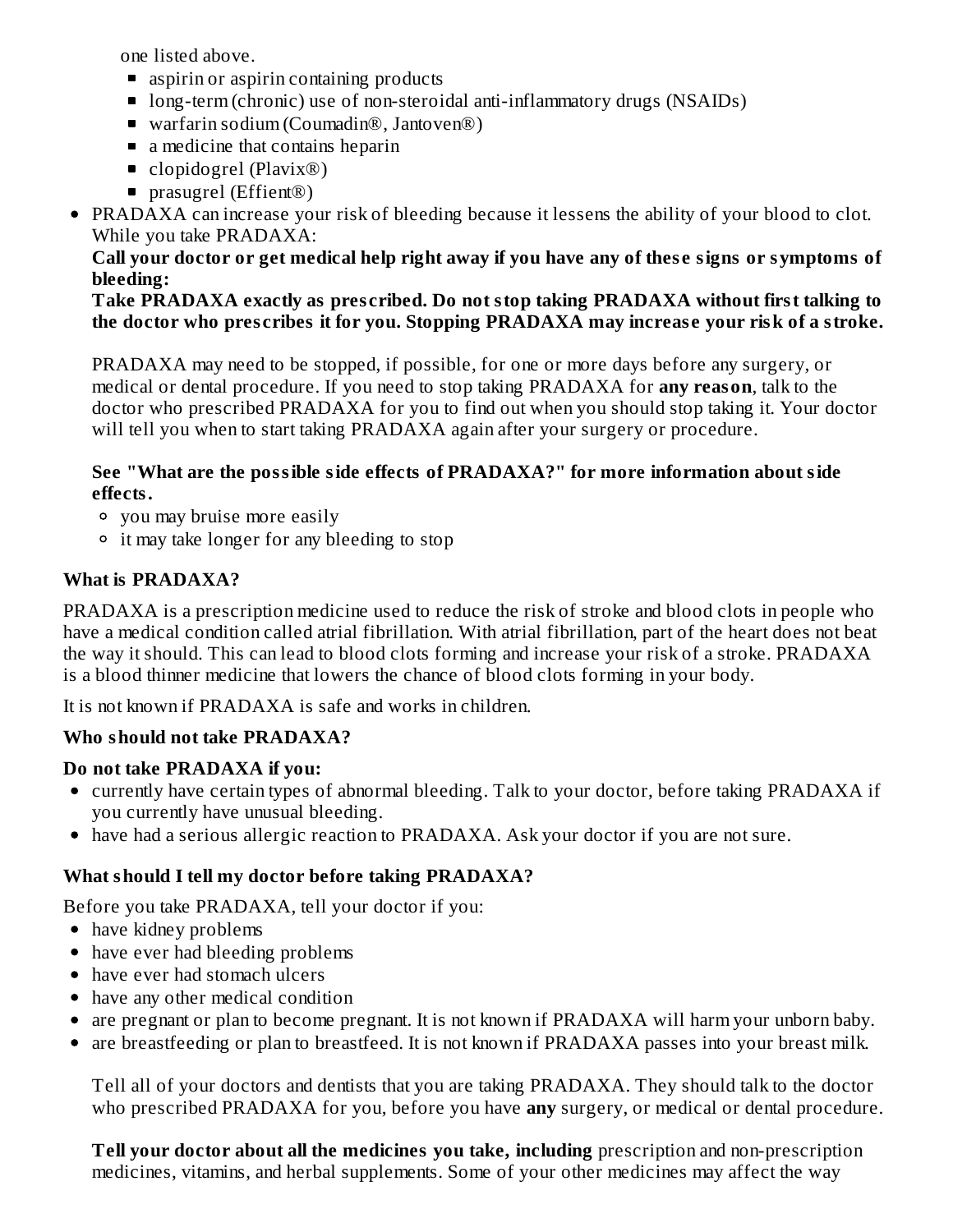PRADAXA works. Certain medicines may increase your risk of bleeding. See "**What is the most important information I should know about PRADAXA**?"

Especially tell your doctor if you take:

Know the medicines you take. Keep a list of them and show it to your doctor and pharmacist when you get a new medicine.

rifampin (Rifater, Rifamate, Rimactane, Rifadin)

## **How should I take PRADAXA?**

- **Take PRADAXA exactly as pres cribed by your doctor.**
- Do not take PRADAXA more often than your doctor tells you to.
- You can take PRADAXA with or without food.
- Swallow PRADAXA capsules whole. Do not break, chew, or empty the pellets from the capsule.
- If you miss a dose of PRADAXA, take it as soon as you remember. If your next dose is less than 6 hours away, skip the missed dose. Do not take two doses of PRADAXA at the same time.
- Your doctor will decide how long you should take PRADAXA. **Do not stop taking PRADAXA without first talking with your doctor. Stopping PRADAXA may increas e your risk of stroke.**
- Do not run out of PRADAXA. Refill your prescription before you run out. If you plan to have surgery, or a medical or a dental procedure, tell your doctor and dentist that you are taking PRADAXA. You may have to stop taking PRADAXA for a short time. See "What is the most important information I should know about PRADAXA?"
- If you take too much PRADAXA, go to the nearest hospital emergency room or call your doctor or the Poison Control Center right away.

## **What are the possible side effects of PRADAXA?**

PRADAXA can cause serious side effects.

- See "What is the most important information I should know about PRADAXA?"
- Allergic Reactions. In some people, PRADAXA can cause symptoms of an allergic reaction, including hives, rash, and itching. Tell your doctor or get medical help right away if you get any of the following symptoms of a serious allergic reaction with PRADAXA:
	- <sup>o</sup> chest pain or chest tightness
	- swelling of your face or tongue
	- <sup>o</sup> trouble breathing or wheezing
	- feeling dizzy or faint

Common side effects of PRADAXA include:

- indigestion, upset stomach, or burning
- stomach pain

Tell your doctor if you have any side effect that bothers you or that does not go away.

These are not all of the possible side effects of PRADAXA. For more information, ask your doctor or pharmacist.

Call your doctor for medical advice about side effects. You may report side effects to FDA at 1-800- FDA-1088.

### **How should I store PRADAXA?**

- Store PRADAXA at room temperature between 59°F to 86°F (15°C to 30°C). After opening the bottle, use PRADAXA within 30 days. Safely throw away any unused PRADAXA after 30 days.
- Store PRADAXA in the original package to keep it dry. Keep the bottle tightly closed.

### **Keep PRADAXA and all medicines out of the reach of children.**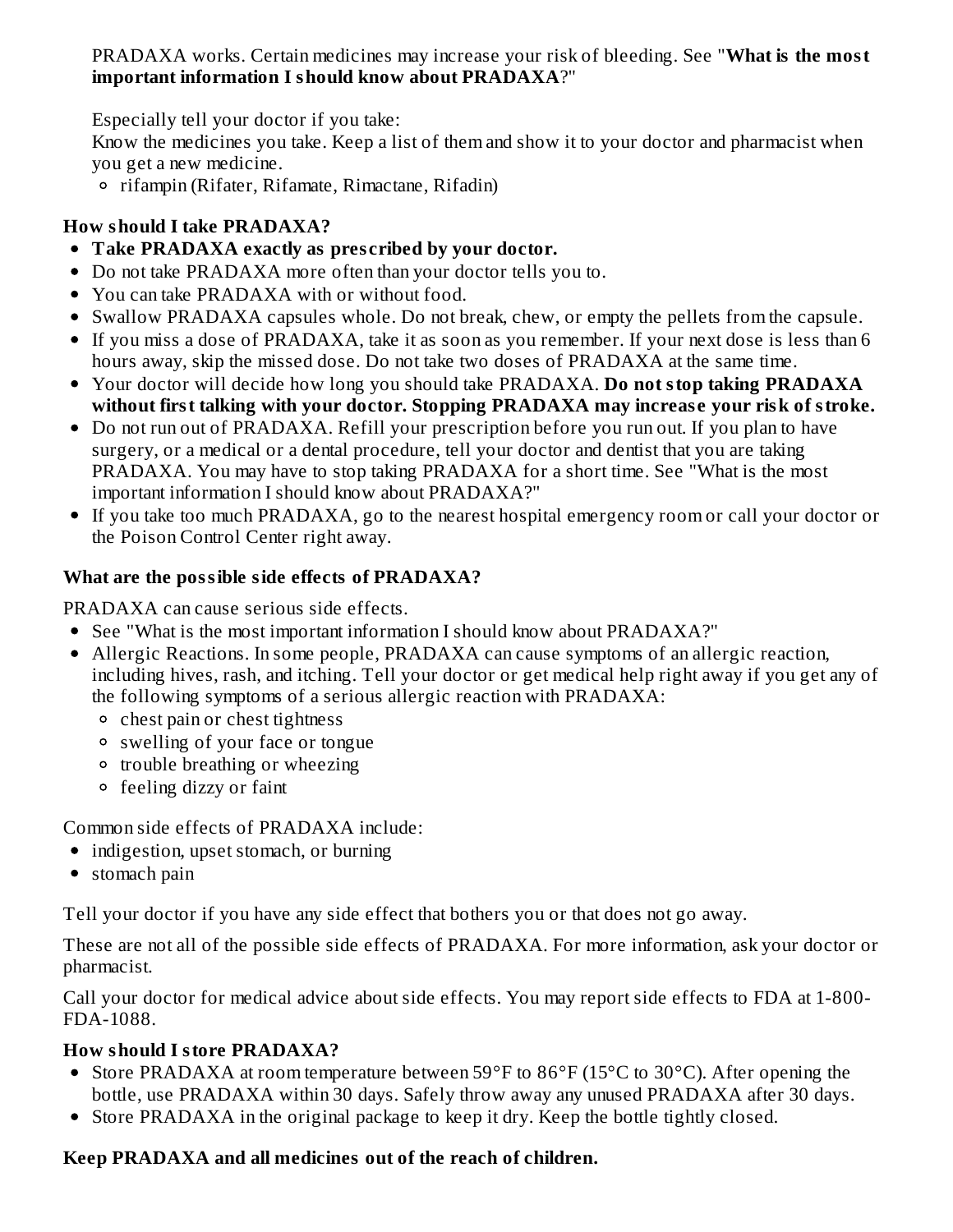#### **General information about PRADAXA**

Medicines are sometimes prescribed for purposes other than those listed in a Medication Guide. Do not use PRADAXA for a condition for which it was not prescribed. Do not give your PRADAXA to other people, even if they have the same symptoms. It may harm them.

This Medication Guide summarizes the most important information about PRADAXA. If you would like more information, talk with your doctor. You can ask your pharmacist or doctor for information about PRADAXA that is written for health professionals.

For more information, go to www.PRADAXA.com or call 1-800-542-6257 or (TTY) 1-800-459- 9906.

#### **What are the ingredients in PRADAXA?**

Active ingredient: dabigatran etexilate mesylate

Inactive ingredients: acacia, dimethicone, hypromellose, hydroxypropyl cellulose, talc, and tartaric acid. The capsule shell is composed of carrageenan, FD&C Blue No. 2, FD&C Yellow No. 6, hypromellose, potassium chloride, titanium dioxide, and black edible ink.

Distributed by: Boehringer Ingelheim Pharmaceuticals, Inc. Ridgefield, CT 06877 USA

Revised: March 2011 This Medication Guide has been approved by the U.S. Food and Drug Administration.

Copyright 2011 Boehringer Ingelheim Pharmaceuticals, Inc. ALL RIGHTS RESERVED

75461-02 IT5060BC072011

75457-02 IT5400B

Repackaged by

Rebel Distributors Corp

Thousand Oaks, CA 91320

Coumadin® is a registered trademark for Bristol-Myers Squibb Jantoven® is a registered trademark for USL Pharma Plavix® is a registered trademark of sanofi aventis Effient® is a registered trademark of Eli Lilly and Company

#### **Principal Display panel**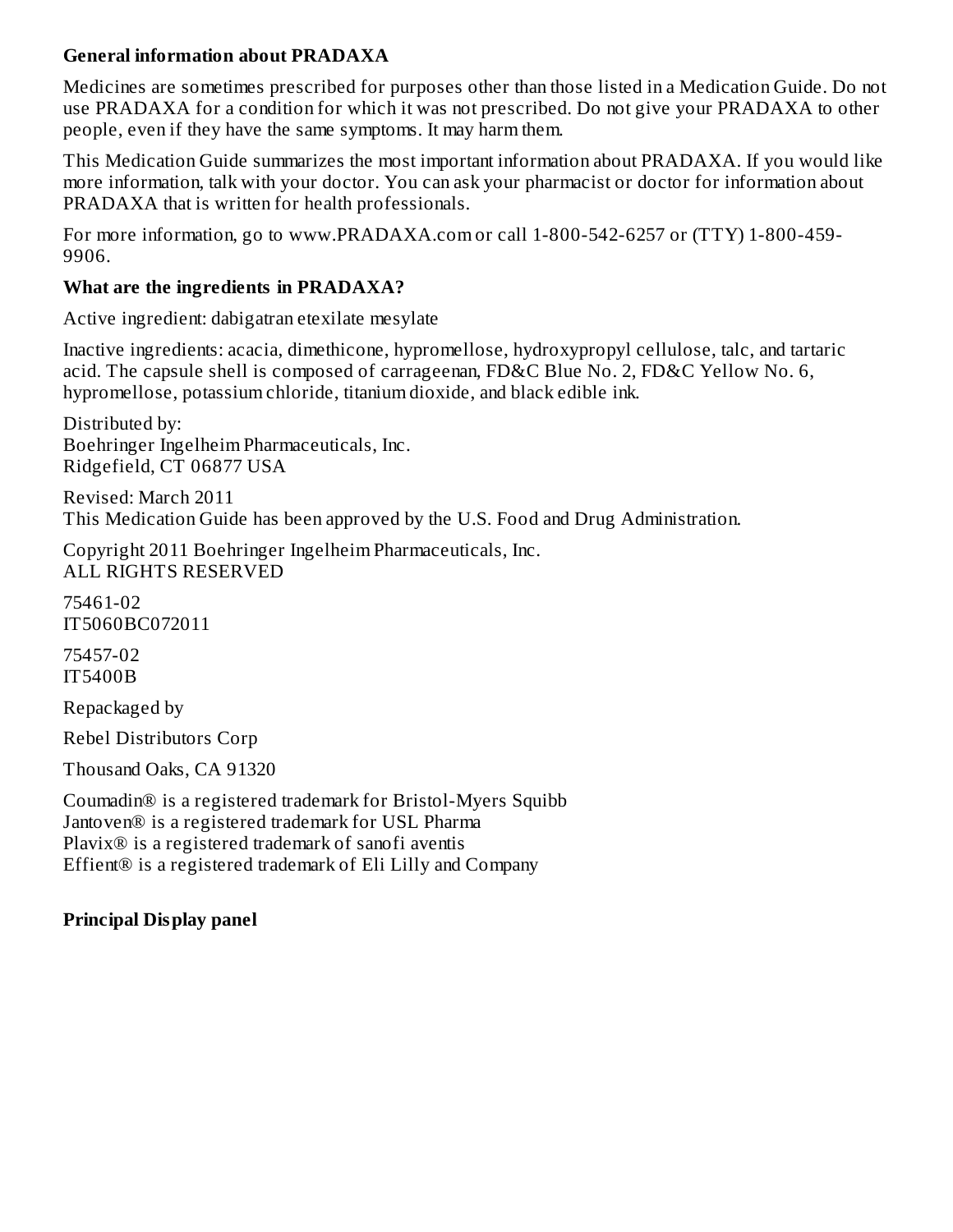

## **PRADAXA**

dabigatran etexilate mesylate capsule

| <b>Product Information</b> |                         |                    |                                |  |  |
|----------------------------|-------------------------|--------------------|--------------------------------|--|--|
| Product Type               | HUMAN PRESCRIPTION DRUG | Item Code (Source) | $NDC:21695-899(NDC:0597-0135)$ |  |  |
| Route of Administration    | ORAL                    |                    |                                |  |  |

| <b>Active Ingredient/Active Moiety</b>                                                    |                                   |          |  |  |  |
|-------------------------------------------------------------------------------------------|-----------------------------------|----------|--|--|--|
| Ingredient Name                                                                           | <b>Basis of Strength Strength</b> |          |  |  |  |
| dabigatran etexilate mesylate (UNII: SC7NUW5IIT) (dabigatran etexilate - UNII:2E18WX195X) | dabigatran etexilate              | $150$ mg |  |  |  |

#### **Inactive Ingredients**

| <b>Ingredient Name</b>                       | <b>Strength</b> |
|----------------------------------------------|-----------------|
| <b>ACACIA</b> (UNII: 5C5403N26O)             |                 |
| <b>DIMETHICONE</b> (UNII: 92RU3N3Y1O)        |                 |
| HYPROMELLOSES (UNII: 3NXW29V3WO)             |                 |
| HYDROXYPROPYL CELLULOSE (UNII: RFW2ET671P)   |                 |
| TALC (UNII: 7SEV7J4R1U)                      |                 |
| TARTARIC ACID (UNII: W48881119H)             |                 |
| <b>CARRAGEENAN</b> (UNII: 5C69 YCD2YJ)       |                 |
| FD&C BLUE NO. 2 (UNII: L06K8R7DQK)           |                 |
| FD&C YELLOW NO. 6 (UNII: H77VEI93A8)         |                 |
| POTASSIUM CHLORIDE (UNII: 660YQ98I10)        |                 |
| <b>TITANIUM DIO XIDE (UNII: 15FIX9 V2JP)</b> |                 |
| <b>SHELLAC</b> (UNII: 46 N107B71O)           |                 |
| ALCOHOL (UNII: 3K9958V90M)                   |                 |
| METHYL ALCOHOL (UNII: Y4S76JWI15)            |                 |
| <b>BUTYL ALCOHOL</b> (UNII: 8PJ61P6TS3)      |                 |
| ISOPROPYL ALCOHOL (UNII: ND2M416302)         |                 |
| FERROSOFERRIC OXIDE (UNII: XM0 M8 7F357)     |                 |
| WATER (UNII: 059 QF0 KO0 R)                  |                 |
| <b>PROPYLENE GLYCOL</b> (UNII: 6DC9Q167V3)   |                 |
|                                              |                 |